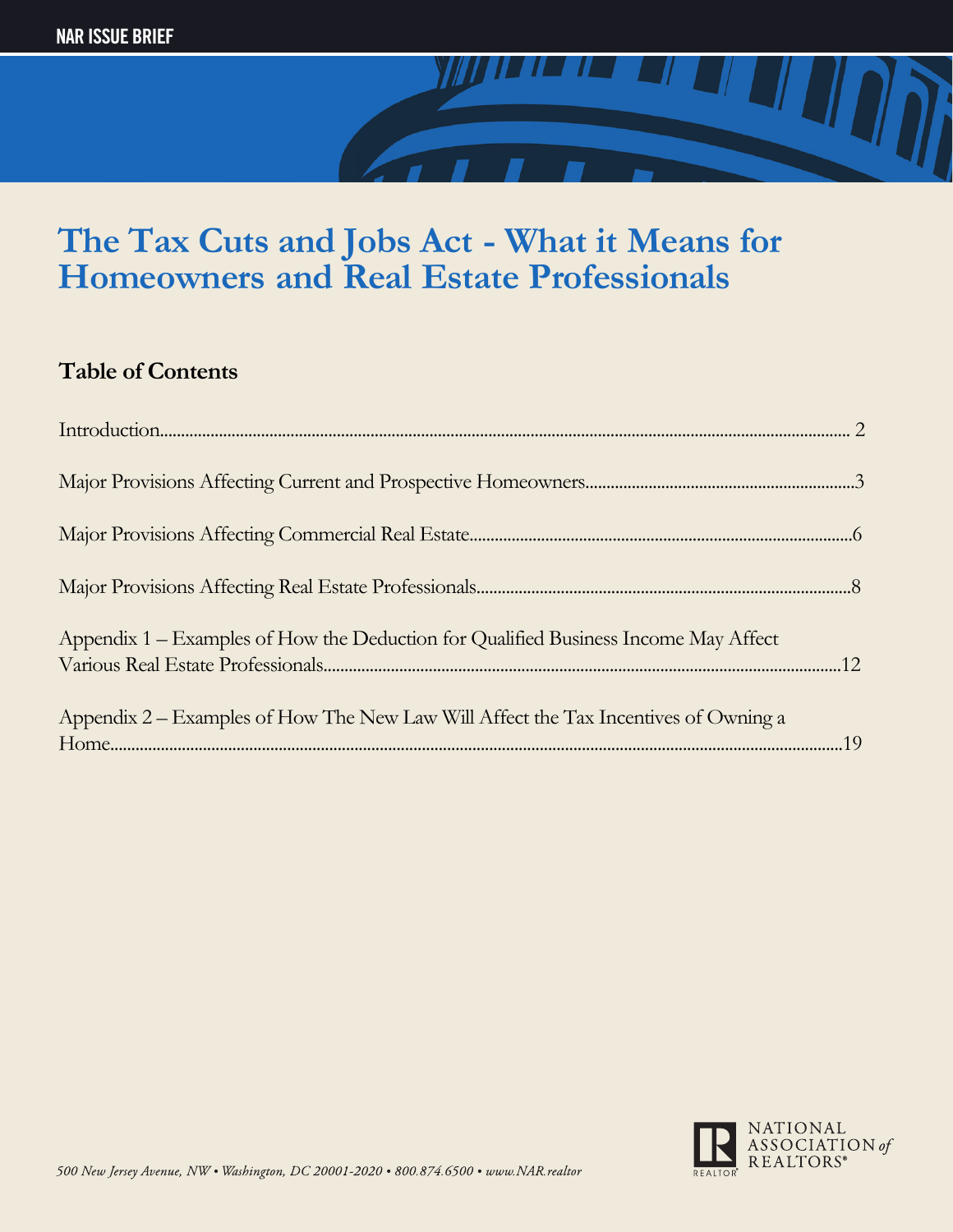

December 20, 2017

### **Introduction**

The National Association of REALTORS® (NAR) worked throughout the tax reform process to preserve the existing tax benefits of homeownership and real estate investment, as well to ensure as many real estate professionals as possible would benefit from proposed tax cuts. Many of the changes reflected in the final bill were the result of the engagement of NAR and its members, not only in the last three months, but over several years.

While NAR remains concerned that the overall structure of the final bill diminishes the tax benefits of homeownership and will cause adverse impacts in some markets, the advocacy of NAR members, as well as consumers, helped NAR to gain some important improvements throughout the legislative process. The final legislation will benefit many homeowners, homebuyers, real estate investors, and NAR members as a result.

The final bill includes some big successes. NAR efforts helped save the exclusion for capital gains on the sale of a home and preserved the like-kind exchange for real property. Many agents and brokers who earn income as independent contractors or from pass-through businesses will see a significant deduction on that business income.

As a result of the changes made throughout the legislative process, NAR is now projecting slower growth in home prices of 1-3% in 2018 as low inventories continue to spur price gains. However, some local markets, particularly in high cost, higher tax areas, will likely see price declines as a result of the legislation's new restrictions on mortgage interest and state and local taxes.

The following is a summary of provisions of interest to NAR and its members. NAR will be providing ongoing updates and guidance to members in the coming weeks, as well as working with Congress and the Administration to address additional concerns through future legislation and rulemaking. Lawmakers have already signaled a desire to fine tune elements of The Tax Cuts and Jobs Act as well as address additional tax provisions not included in this legislation in 2018. REALTORS® will need to continue to be engaged in the process.

The examples provided are for illustrative purposes and based on a preliminary reading of the final legislation as of December 20, 2017. Individuals should consult a tax professional about their own personal situation.

All individual provisions are generally effective after December 31, 2017 for the 2018 tax filing year and expire on December 31, 2025 unless otherwise noted. The provisions do not affect tax filings for 2017 unless noted.

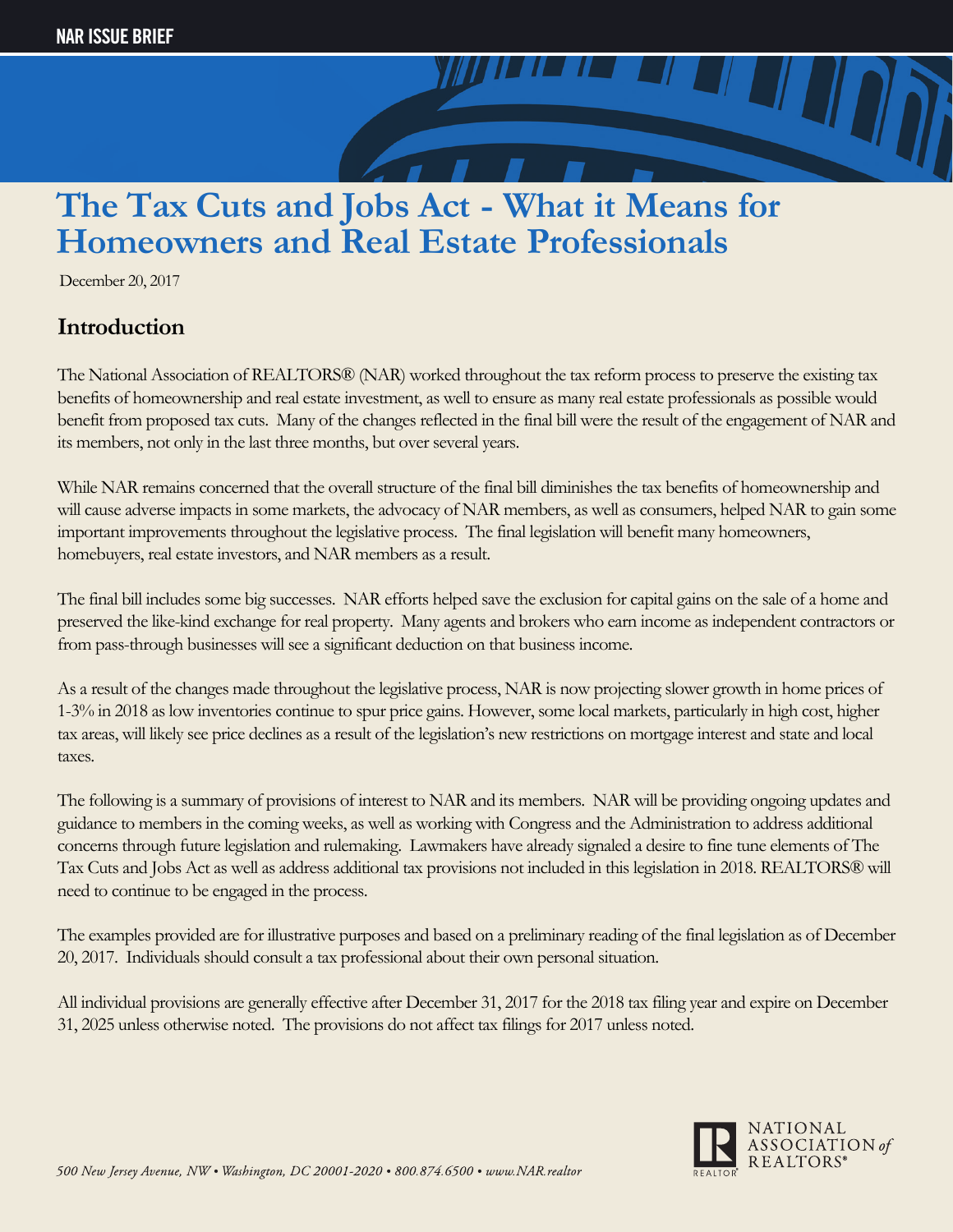

### **Major Provisions Affecting Current and Prospective Homeowners**

#### **Tax Rate Reductions**

- The new law provides generally lower tax rates for all individual tax filers. While this does not mean that every American will pay lower taxes under these changes, many will. The total size of the tax cut from the rate reductions equals more than \$1.2 trillion over ten years.
- The tax rate schedule retains seven brackets with slightly lower marginal rates of 10%, 12%, 22%, 24%, 32%, 35%, and  $37\%$ .
- The final bill retains the current-law maximum rates on net capital gains (generally, 15% maximum rate but 20% for those in the highest tax bracket; 25% rate on "recapture" of depreciation from real property).

#### **Tax Brackets for Ordinary Income Under Current Law and the Tax Cuts and Jobs Act (2018 Tax Year) Single Filer**

| <b>Current Law</b> |                       |        | Tax Cuts and Jobs Act |
|--------------------|-----------------------|--------|-----------------------|
| 10%                | $$0 - $9,525$         | 10%    | $$0 - $9,525$         |
| 15%                | $$9,525 - $38,700$    | $12\%$ | $$9,525 - $38,700$    |
| 25%                | $$38,700 - $93,700$   | $22\%$ | $$38,700 - $82,500$   |
| 28%                | $$93,700 - $195,450$  | $24\%$ | $$82,500 - $157,500$  |
| 33%                | $$195,450 - $424,950$ | 32%    | $$157,500 - $200,000$ |
| 35%                | \$424,950 - \$426,700 | 35%    | $$200,000 - $500,000$ |
| 39.6%              | $$426,700+$           | $37\%$ | \$500,000             |

**Tax Brackets for Ordinary Income Under Current Law and the Tax Cuts and Jobs Act (2018 Tax Year) Married Filing Jointly**

| <b>Current Law</b> |                       |        | Tax Cuts and Jobs Act |
|--------------------|-----------------------|--------|-----------------------|
| $10\%$             | $$0 - $19,050$        | $10\%$ | $$0 - $19,050$        |
| 15%                | $$19,050 - $77,400$   | $12\%$ | $$19,050 - $77,400$   |
| 25%                | $$77,400 - $156,150$  | $22\%$ | $$77,400 - $165,000$  |
| 28%                | $$156,150 - $237,950$ | $24\%$ | $$165,000 - $315,000$ |
| 33%                | $$237,950 - $424,950$ | $32\%$ | $$315,000 - $400,000$ |
| 35%                | $$424,950 - $480,050$ | 35%    | $$400,000 - $600,000$ |
| 39.6%              | $$480,050+$           | $37\%$ | $$600,000+$           |

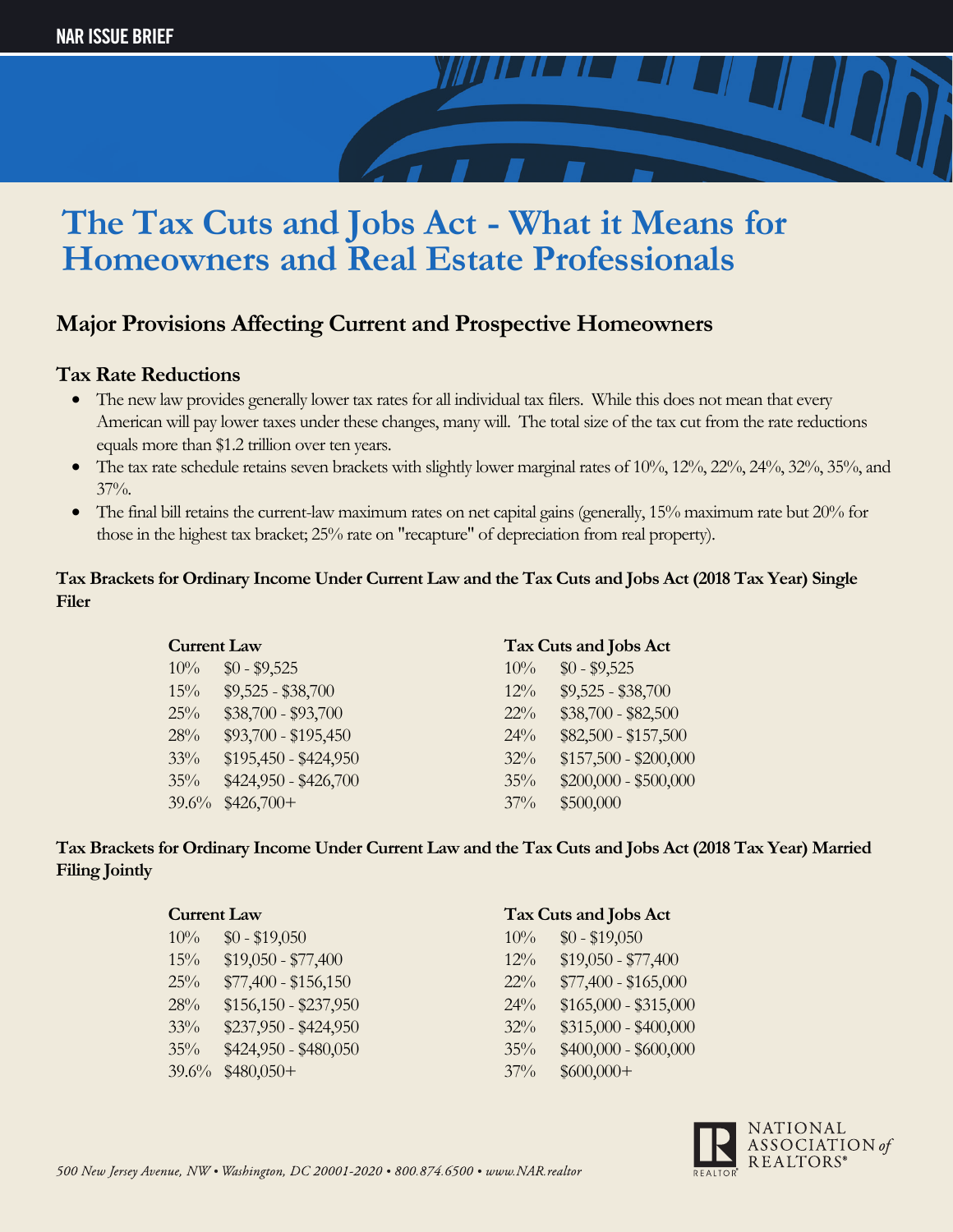#### **Exclusion of Gain on Sale of a Principal Residence**

- The final bill retains current law. A significant victory in the final bill that NAR achieved.
- *The Senate-passed bill would have changed the amount of time a homeowner must live in their home to qualify for the capital gains exclusion from 2 out of the past 5 years to 5 out of the past 8 years. The House bill would have made this same change as well as phased out the exclusion for taxpayers with incomes above \$250,000 single/\$500,000 married.*

### **Mortgage Interest Deduction**

- The final bill reduces the limit on deductible mortgage debt to \$750,000 for new loans taken out after  $12/14/17$ . Current loans of up to \$1 million are grandfathered and are not subject to the new \$750,000 cap. Neither limit is indexed for inflation.
- Homeowners may refinance mortgage debts existing on  $12/14/17$  up to \$1 million and still deduct the interest, so long as the new loan does not exceed the amount of the mortgage being refinanced.
- The final bill repeals the deduction for interest paid on home equity debt through  $12/31/25$ . Interest is still deductible on home equity loans (or second mortgages) if the proceeds are used to substantially improve the residence.
- Interest remains deductible on second homes, but subject to the \$1 million / \$750,000 limits.
- *The House-passed bill would have capped the mortgage interest limit at \$500,000 and eliminated the deduction for second homes.*

### **Deduction for State and Local Taxes**

- The final bill allows an itemized deduction of up to \$10,000 for the total of state and local property taxes and income or sales taxes. This \$10,000 limit applies for both single and married filers and is not indexed for inflation.
- The final bill also specifically precludes the deduction of 2018 state and local income taxes prepaid in 2017.
- *When House and Senate bills were first introduced, the deduction for state and local taxes would have been completely eliminated. The House and Senate passed bills would have allowed property taxes to be deducted up to \$10,000. The final bill, while less beneficial than current law, represents a significant improvement over the original proposals.*

#### **Standard Deduction**

- The final bill provides a standard deduction of \$12,000 for single individuals and \$24,000 for joint returns. The new standard deduction is indexed for inflation.
- *By doubling the standard deduction, Congress has greatly reduced the value of the mortgage interest and property tax deductions as tax incentives for homeownership. Congressional estimates indicate that only 5-8% of filers will now be eligible to claim these deductions by itemizing, meaning there will be no tax differential between renting and owning for more than 90% of taxpayers.*

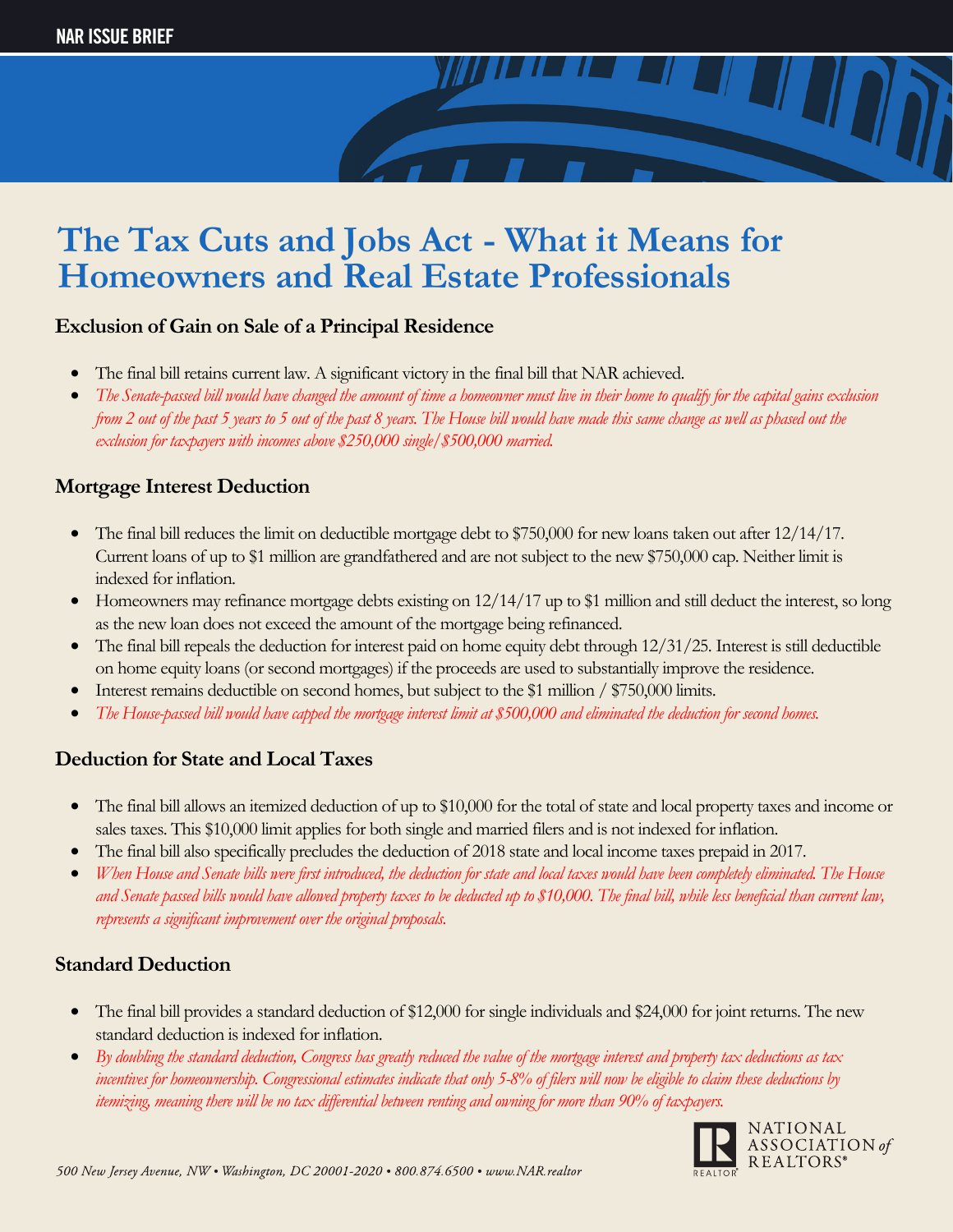

#### **Repeal of Personal Exemptions**

- Under the prior law, tax filers could deduct \$4,150 in 2018 for the filer and his or her spouse, if any, and for each dependent. These exemptions have been repealed in the new law.
- This change alone greatly mitigates (and in some cases entirely eliminates) the positive aspects of the higher standard deduction.

To illustrate how the above-listed changes can affect the tax incentives of owning a home for a first-time buyer and a middle-income family of five, please see the two examples in the Appendix 2 on pages 19-23.

### **Mortgage Credit Certificates (MCCs)**

- The final bill retains current law.
- *The House-passed legislation would have repealed MCCs.*

#### **Deduction for Medical Expenses**

- The final bill retains the deduction for medical expenses (including decreasing the 10% floor to 7.5% floor for 2018).
- *The House bill would have eliminated the deduction for medical expenses.*

### **Child Credit**

• The final bill increases the child tax credit to \$2,000 from \$1,000 and keeps the age limit at 16 and younger. The income phase-out to claim the child credit was increased significantly from (\$55,000 single/\$110,000 married) under current law to \$500,000 for all filers in the final bill.

### **Student Loan Interest Deduction**

- The final bill retains current law, allowing deductibility of student loan debt up to \$2,500, subject to income phase-outs.
- *The House bill would have eliminated the deduction for interest on student loans.*

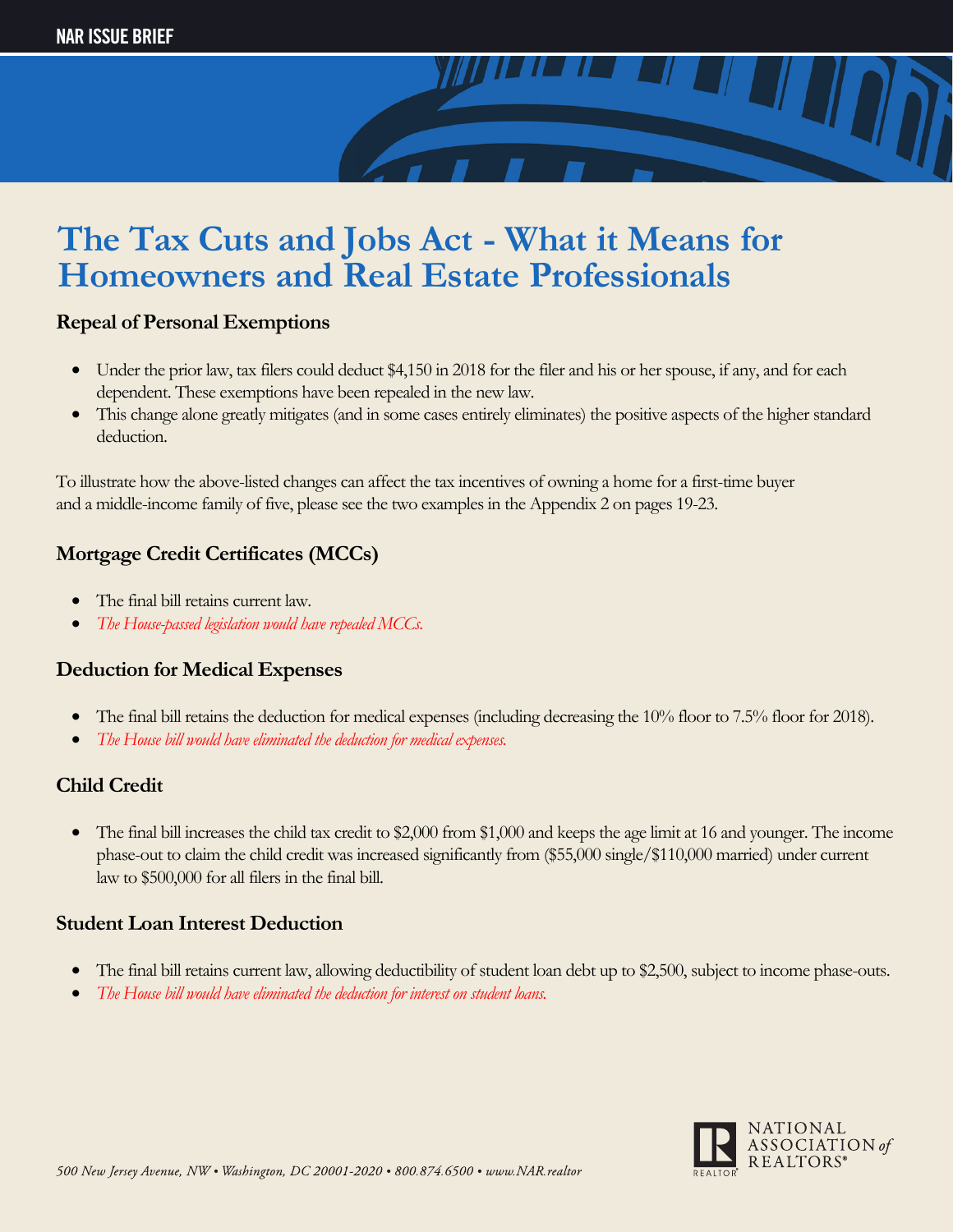

#### **Deduction for Casualty Losses**

- The final bill provides a deduction only if a loss is attributable to a presidentially-declared disaster.
- *The House bill would have eliminated the deduction for casualty losses with limited exceptions.*

#### **Moving Expenses**

- The final bill repeals moving expense deduction and exclusion, except for members of the Armed Forces.
- *The House-introduced bill would have eliminated the moving expense deduction for all filers, including military.*

### **Major Provisions Affecting Commercial Real Estate**

#### **Like-Kind Exchanges**

- The final bill retains the current Section 1031 Like Kind Exchange rules for real property. It repeals the use of Section 1031 for personal property, such as art work, auto fleets, heavy equipment, etc.
- *The exclusion of real estate from the repeal of 1031 like-kind exchanges is a major victory for real estate stakeholders, who had fought hard to preserve the provision for several years, and against long odds.*

### **Carried Interest**

- The final bill includes the House and Senate language requiring a 3-year holding period to qualify for current-law (capital gains) treatment.
- *Again, real estate stakeholders prevailed against long odds to preserve the incentive of capital gains treatment for carried interests in the final legislation.*

### **Cost Recovery (Depreciation)**

• The final bill retains the current recovery periods for nonresidential real property (39 years), residential rental property (27.5 years) and qualified improvements (15 years). The bill also replaces separate definitions for qualified Restaurant, Leasehold, and Retail improvements with one definition of "Qualified Improvement Property."

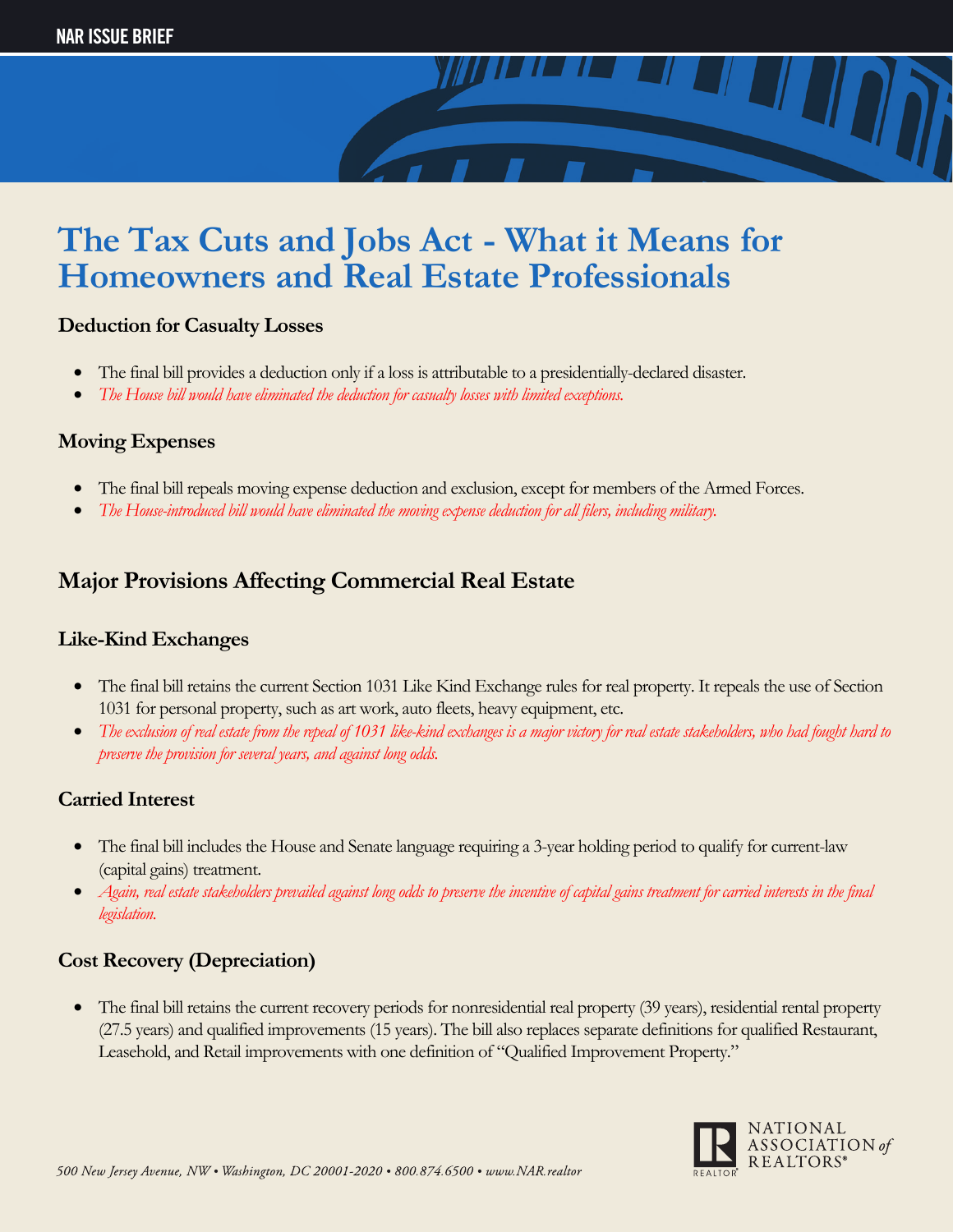

### **Qualified Private Activity Bonds**

- The final bill retains the deductibility of qualified private activity bonds used in constructing affordable housing, local transportation and infrastructure projects and for state and local mortgage bond programs.
- *The House bill would have eliminated the use of private activity bonds.*

#### **Low Income Housing Tax Credit**

• The final bill retains current law. However, a lower corporate rate will negatively impact the value of the credits in the future, and will result in less low-income housing being developed.

### **Rehabilitation Credit (Historic Tax Credit)**

- The final bill repeals the current-law 10% credit for pre-1936 buildings, but retains the current 20% credit for certified historic structures (but modified so the credit is allowable over a 5-year period based on a ratable share (20%) each year).
- *The House bill would have entirely eliminated the Historic Rehabilitation Credit.*

### **Provisions Not Included in the Final Bill**

#### **Rental Income Subject to Self-Employment Tax**

• The House-introduced bill would have subjected rental income to self-employment taxes. This provision was dropped from the House (and final) bill.

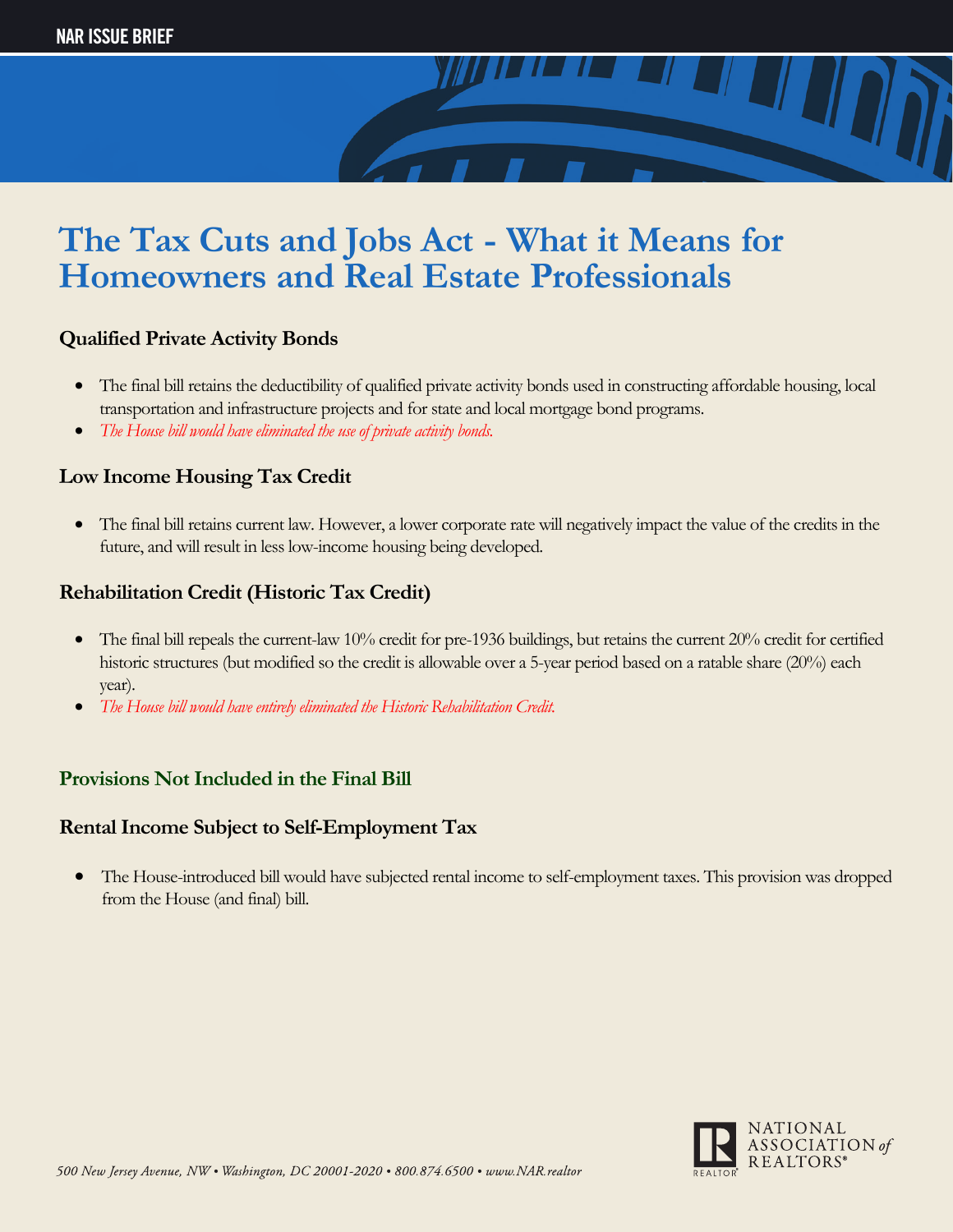

### **Major Provisions Affecting Real Estate Professionals**

### **Deduction for Qualified Business Income**

Because the new tax bill greatly decreases the tax rate for corporations (from the prior law's 35% to just 21%), many Members of Congress believed that the business income earned by sole proprietors, such as independent contractors, as well as by pass-through businesses, such as partnerships, limited liability companies (LLCs), and S corporations, should also receive tax rate reductions. In addition to lower marginal tax rates, the final bill provides a significant up-front (above the line<sup>[1]</sup>) deduction of 20% for business income earned by many of these businesses, but with certain conditions.

Specifically, the bill limits the 20% deduction to non-personal service businesses. Essentially, a personal service business is one involving the performance of services in the following fields:

Health, Law, Consulting, Athletics, Financial Services, Brokerage Services, and "Any business where the main asset of the business is the reputation or skill of one or more of its employees or owners."

It seems clear that most real estate agents and brokers will be considered in a personal service business and would thus not normally qualify for the 20% deduction.

#### **However, NAR was able to help secure a major exception (the personal service income exception) in the final bill that will make it possible for many real estate professionals to be able to take advantage of the deduction.**

- This exception provides that if the business owner has taxable income of less than \$157,500 (for single taxpayers) or \$315,000 (for couples filing jointly), then the personal service restriction will not apply.
- Above this level of income, the benefit of the 20% deduction is phased out over an income range of \$50,000 for singles and an income range of \$100,000 for couples<sup>[2]</sup>.
- For those with non-personal service income above these thresholds, the bill provides a second exception that may still allow a full or limited 20% deduction. This second exception (the wage and capital limit exception) places a limit on the deduction of the greater of:

\_\_\_\_\_\_\_\_\_\_\_\_\_\_\_\_\_\_\_\_\_\_\_\_\_\_\_\_\_

<sup>[2]</sup> This means that for single individuals, the benefit of the deduction would be fully phased out for taxable income levels above \$207,500 and for married couples filing joint returns, the benefit of the deduction would be fully phased out for taxable income levels above \$415,000.



<sup>[1]</sup> Meaning one does not have to itemize deductions in order to claim it.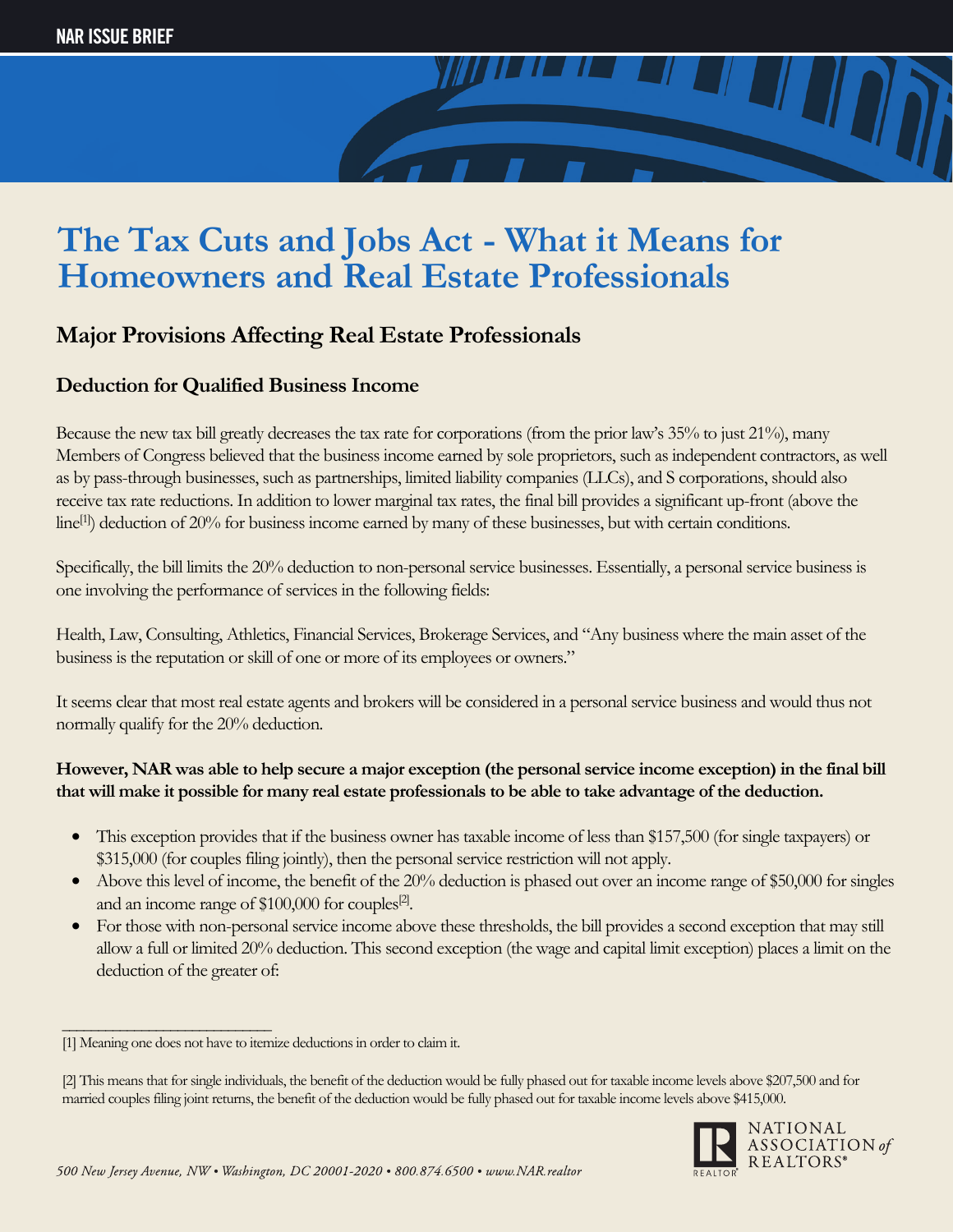

- o 50% of the W-2 wages paid by the business, or
- o The total of 25% of the W-2 wages paid by the business plus 2.5% of the cost basis of the tangible depreciable property of the business at the end of the year.

**Bottom Line:** Independent contractors and pass-through business owners with personal service income, **including real estate agents and brokers**, with taxable income **below** the \$157,500 or \$315,000 thresholds may generally claim the full 20% deduction under the personal service income exception. Independent contractors and pass-through business owners with **non-personal service income** and total taxable income below these thresholds may also claim the full 20% qualified business income deduction. In addition, independent contractors (or other sole proprietors) with non-personal service incomes **above** these thresholds may also be able to claim a 20% deduction, but that deduction may be limited by the wage and capital limit exception.

The House and Senate started out with significantly different approaches to lowering the tax rate on qualified business income from sole proprietors and pass-through entities. The House bill featured a top rate approach while the Senate offered a deduction, which was set at 23% in the Senate bill. The House approach offered flexibility in allowing businesses with significant capital invested or wages paid. The final provision reflects a compromise between the different approaches. The provision generally follows the Senate proposal, but, at the request of the House, includes an additional factor *related to the level of capital investment in the business.*

The following examples (detailed in the Appendix 1 on pages 12-18) illustrate how these new changes would affect different real estate professionals based on how their income is earned, income they may claim from a spouse, and how their business is structured. NAR members should consult a tax professional about their own personal circumstances.

**Example 1:** Amy Agent, a single filer with sole income from real estate commissions

**Example 2:** Andy Agent, a married filer with children with income from his real estate business and W-2 income from his spouse

**Example 3:** Barry Broker, a single filer with income passed through his real estate LLC

**Example 4:** Bobbie Broker, a married filer with income passed through her real estate LLC and salary income from her spouse

**Example 5:** David Developer, a married filer with income from his development S corp, which also has wage employees and capital at risk

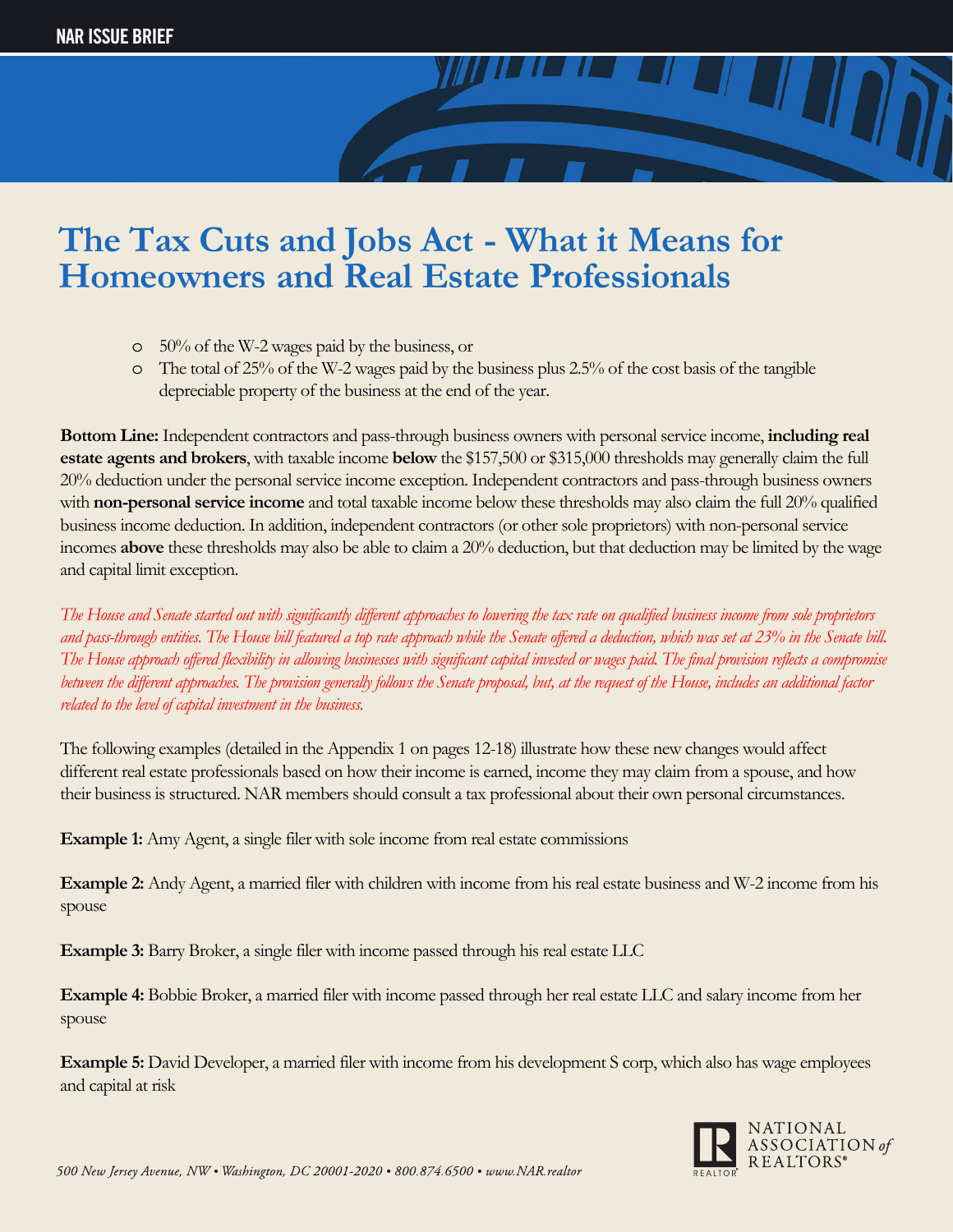#### **Section 179 Expensing**

- The final bill increases the amount of qualified property eligible for immediate expensing from \$500,000 (current law) to \$1 million. The phase-out limitations are increased from \$2 million to \$2.5 million.
- The final bill expands the definition of qualified real property eligible for section 179 expensing to include any of the following improvements to nonresidential real property placed in service after the date such property was first placed in service: roofs; heating, ventilation, and air-conditioning property; fire protection and alarm systems; and security systems.
- The bill also significantly increases the amount of first-year depreciation that may be claimed on passenger automobiles used in business to \$10,000 for the year in which the vehicle is placed in service, \$16,000 for the second year, \$9,600 for the third year, and \$5,760 for the fourth and later years in the recovery period.

#### **Denial of Deductibility of Entertainment Expenses**

- The final bill provides that no deduction is allowed with respect to:
	- o An activity generally considered to be entertainment, amusement, or recreation;
	- o Membership dues with respect to any club organized for business, pleasure, recreation or other social purpose, or
	- o A facility or portion of a facility used in connection with the above items.
- Thus, the provision repeals the present-law exception to the deduction disallowance for entertainment, amusement, or recreation that is directly related to (or, in certain cases, associated with) the active conduct of the taxpayer's trade or business.
- Taxpayers may still generally deduct 50 percent of the food and beverage expenses associated with operating their trade or business (e.g., meals consumed by employees on work travel).

### **Provisions Considered But Not Included in the Final Bill**

### **Additional Withholding Requirements for Independent Contractors**

• Language in the Senate-introduced bill would have subjected Independent Contractors to an additional 5% withholding requirement. This provision was dropped from the Senate (and final) bills.

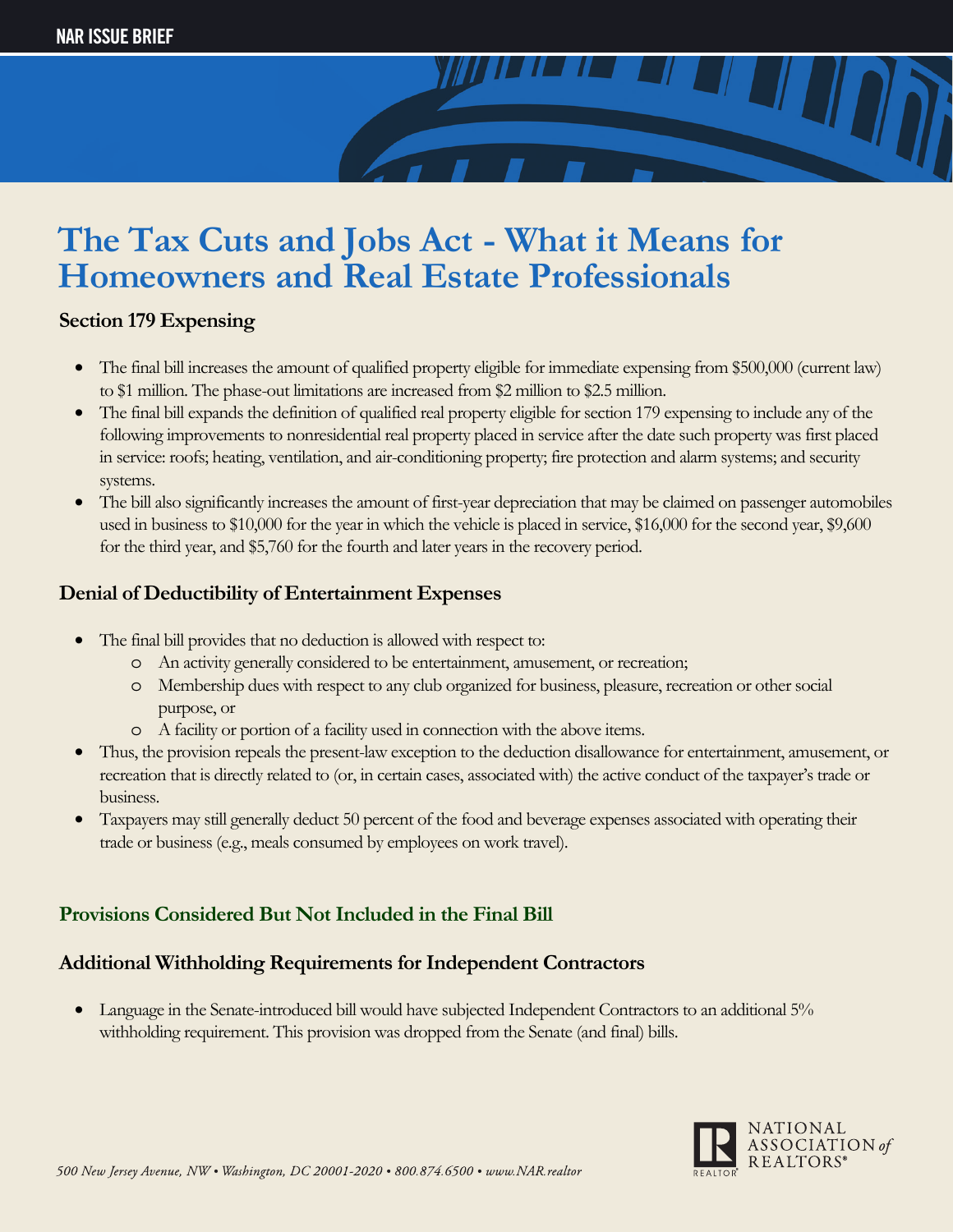

### **Expansion of Unrelated Business Income Tax (UBIT) for Non-Profits**

• The Senate introduced bill expanded UBIT treatment to include royalties derived from association licensing of trademarks or logos. This provision was dropped in the Senate (and final) bill. Additionally, tax writers considered subjecting certain exempt income (such as trade show or education revenue) to UBIT treatment but these provisions were not included.

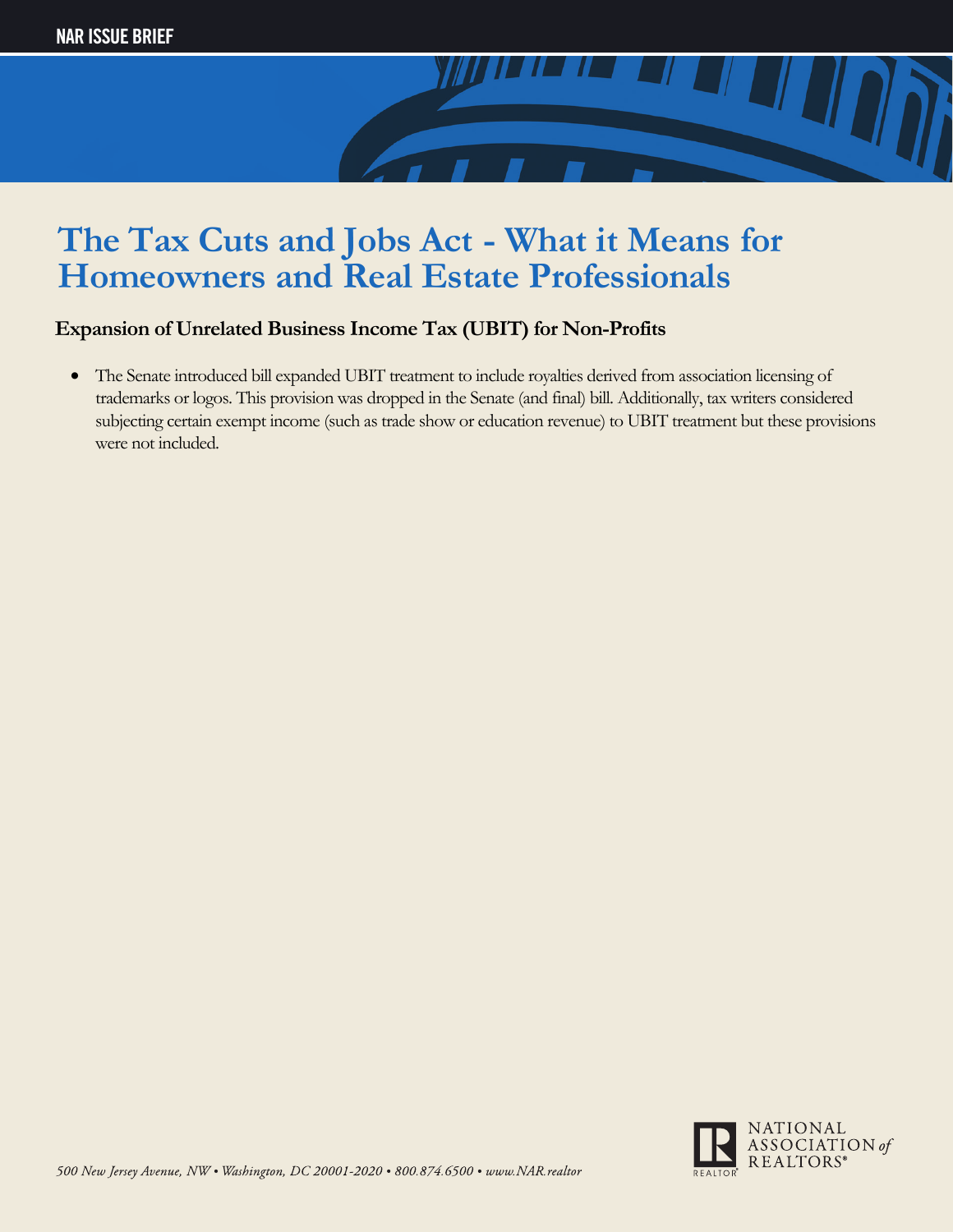

### **Appendix 1 – Examples of How the Deduction for Qualified Business Income May Affect Various Real Estate Professionals**

**Example 1.** Amy Agent is single and for 2018 has commission income from her real estate sales activities of \$55,000, net of her normal business expenses<sup>[3]</sup>. Amy has no dependent children and claims the standard deduction. Here is how Amy's tax situation would change under the new law:

**Prior Law.** Under the prior law, Amy would pay ordinary income tax rates on her net commission income. Assuming she had no other income, her federal income tax for 2018 would be computed as follows:

| Net commission income | \$55,000     |
|-----------------------|--------------|
| Personal exemption    | $(\$ 4,150)$ |
| Standard deduction    | \$6,500      |
| Taxable income        | \$44,350     |
| Tax                   | \$6,741      |

Note: Amy is in the marginal tax rate bracket of 25% under the prior law.

**New Law.** The new tax law would provide a 20% deduction for Amy's net commission income so long as her total taxable income does not exceed \$157,500, even though the income is derived from personal services (because of the personal service income exception). This deduction would reduce Amy's taxable income by \$11,000 (\$55,000 x 20%). Her tax under the new law would be computed as follows:

| Net commission income                      | \$55,000   |
|--------------------------------------------|------------|
| Business income deduction (20%)            | (\$11,000) |
| Standard deduction <sup>[4]</sup> \$12,000 | (\$12,000) |
| Taxable income                             | \$32,000   |
| Tax                                        | \$3,650    |

**Tax Difference Under New Law.** Amy's savings attributable to the new business income deduction would be \$1,320  $($11,000 \times 12\%$ , since she is in the 12% marginal tax bracket).

#### **Her total tax reduction compared with the prior law is \$3,091(\$6,741 - \$3,650).**



<sup>[3]</sup>With the exception of some restrictions on the deductibility of entertainment expenses, the normal business expenses of real estate \_\_\_\_\_\_\_\_\_\_\_\_\_\_\_\_\_\_\_\_\_\_\_\_\_\_\_\_\_

professionals were not changed by the bill.

<sup>[4]</sup>The new law provides single individuals with a \$12,000 standard deduction.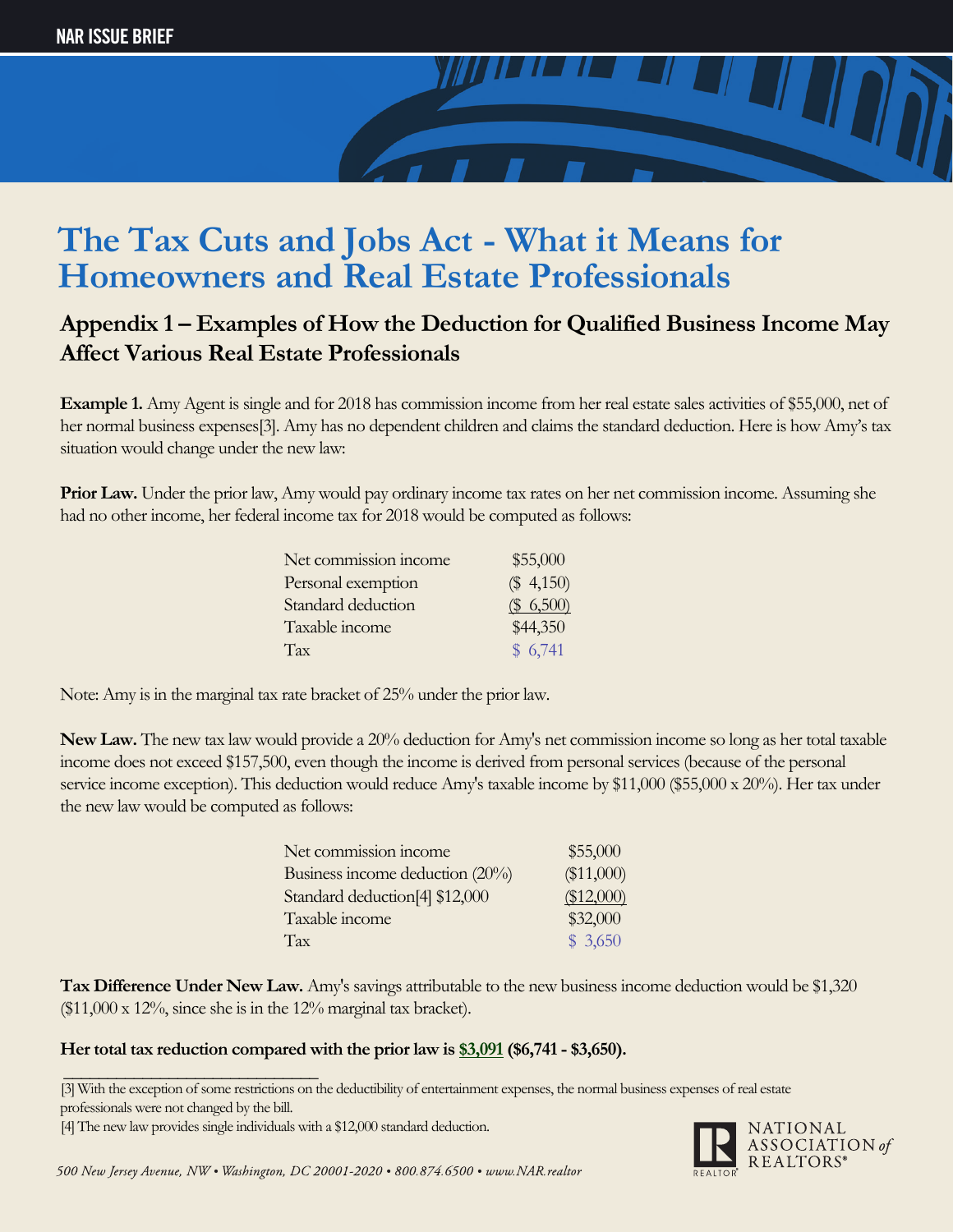

**Example 2.** Andy Agent is married to Emma Employee and they have two dependent children. For 2018, Andy earns \$45,000 of net commission income while Emma earns a salary of \$45,000. They have itemized deductions of \$18,000, which are comprised of mortgage interest, state and local taxes, and charitable contributions.

**Prior Law.** Under the prior law, Andy and Emma would pay ordinary income tax rates on their total taxable income. Assuming they have no other income, their federal income tax for 2018 would be computed as follows:

| Net commission income                   | \$45,000   |
|-----------------------------------------|------------|
| Salary income                           | \$45,000   |
| Personal exemptions $(4 \times $4,150)$ | (\$16,600) |
| Itemized deductions                     | (\$18,000) |
| Taxable income                          | \$55,400   |
| Tax                                     | \$7,358    |
| Tax credit for children <sup>[5]</sup>  | \$2,000    |
| Net tax after credits                   | \$5,358    |

Note: Andy and Emma are in the marginal tax rate bracket of 15% under the prior law.

**New Law.** The new tax law would provide a 20% deduction for Andy's net commission income so long as his and Emma's total taxable income does not exceed \$315,000, even though the business income is derived from personal services (because of the personal service income exception). This deduction would reduce Andy and Emma's taxable income by \$9,000 (\$45,000 x 20%). Their tax under the new law would be computed as follows:

| Net commission income                  | \$45,000     |
|----------------------------------------|--------------|
| Salary income                          | \$45,000     |
| Business income deduction (20%)        | (\$9,000)    |
| Standard deduction <sup>[6]</sup>      | $(\$24,000)$ |
| Taxable income                         | \$57,000     |
| Tax                                    | \$6,459      |
| Tax credit for children <sup>[7]</sup> | \$4,000      |
| Net tax after credits                  | \$2,459      |
|                                        |              |

<sup>[5]</sup> The prior law provided a tax credit of \$1,000 for each child.

\_\_\_\_\_\_\_\_\_\_\_\_\_\_\_\_\_\_\_\_\_\_\_\_\_



<sup>[6]</sup> The new law increases the standard deduction for married taxpayers filing a joint return to \$24,000. Since this is higher than Andy and Emma's itemized deductions, they will claim the higher standard deduction.

<sup>[7]</sup> The new law doubles the child tax credit to \$2,000 per child.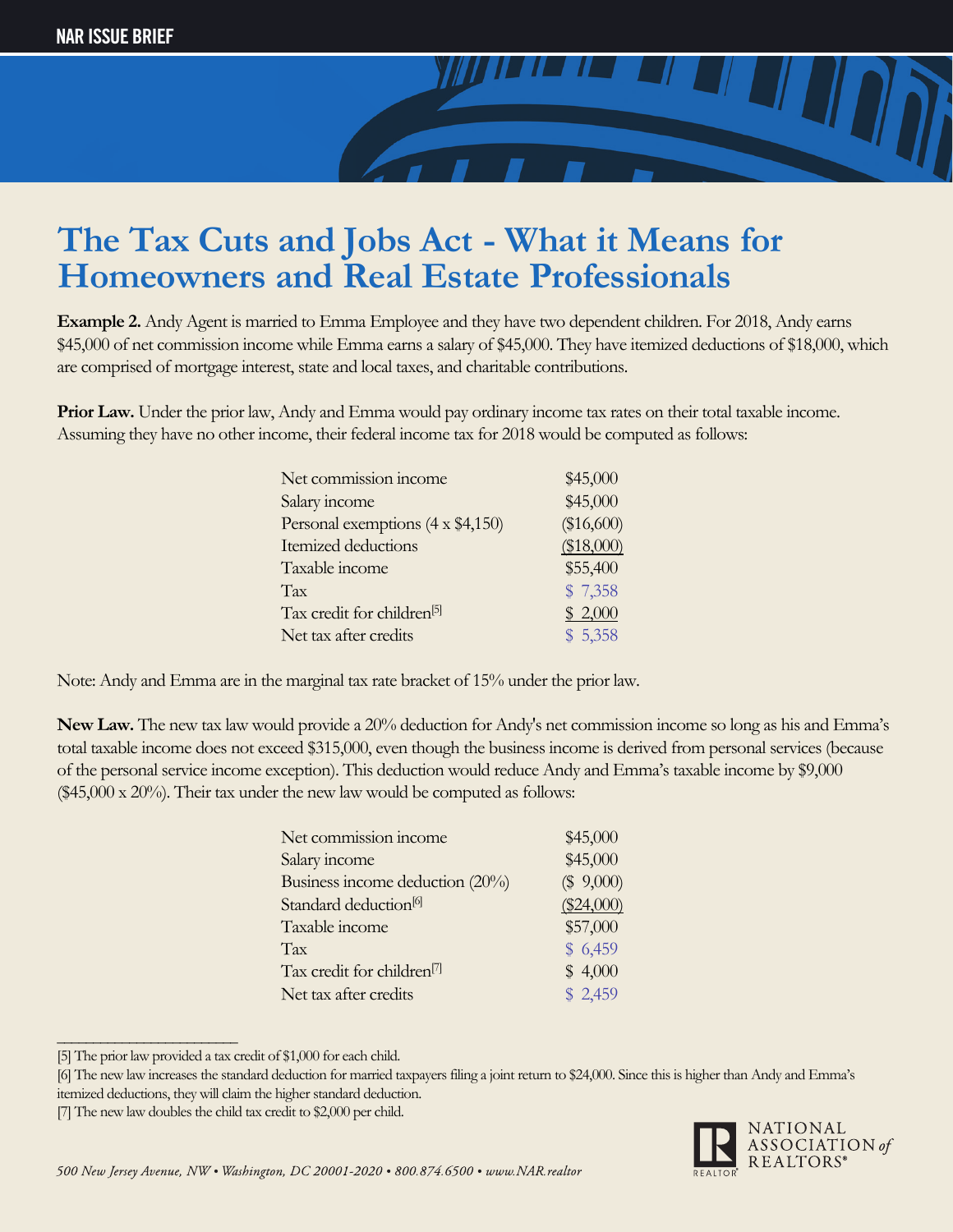

**Tax Difference Under New Law.** The business income deduction would save Andy and Emma \$1,080 (\$9,000 x 12%, since they are in the 12% marginal tax bracket).

#### **Their total tax reduction compared with the prior law is \$2,899 (\$5,358 - \$2,459).**

**Example 3.** Barry Broker is single and is the sole owner of BB Properties, a limited liability company (LLC), which is taxed as a partnership. He has no dependents and claims the standard deduction. For 2018, Barry has net business income of \$175,000 from his real estate brokerage business.

**Prior Law.** Under the prior law, Barry would pay tax on his net brokerage income at the ordinary income tax rates. Assuming he had no other income for the year, his 2018 income tax would be computed as follows:

| Net brokerage income | \$175,000     |
|----------------------|---------------|
| Personal exemption   | $($ \$ 4,150) |
| Standard deduction   | 6,500<br>(S   |
| Taxable income       | \$164,350     |
| Tax                  | \$ 38,861     |
|                      |               |

Note: Under prior law, Barry is in the marginal tax bracket of 28%.

**New Law.** Unlike Amy, Barry's taxable income (determined without regard to the deduction for qualified business income) is higher than the threshold for single individuals (\$157,500). However, Barry's income does not exceed the upper threshold of the phase-out range (\$207,500). Thus, Barry will receive a pro-rated deduction.

- The 20% deduction for Barry will be limited as follow:
	- o Barry's taxable income under the new law will be \$163,000 (\$175,000 less standard deduction of \$12,000).
	- $\degree$  \$163,000 (taxable income) less \$157,500 (income threshold for singles) = \$5,500.
	- $\circ$  \$5,500/\$50,000 (income phase-out range) = 11% (percentage amount of deduction disallowed)
	- $\degree$  20% x 89% (e.g. 1-.11) = 17.8% (deduction percentage)
	- $\degree$  \$175,000 x 17.8% = \$31,150 (deduction allowed)

Barry's tax liability under the new law would be computed as follows:

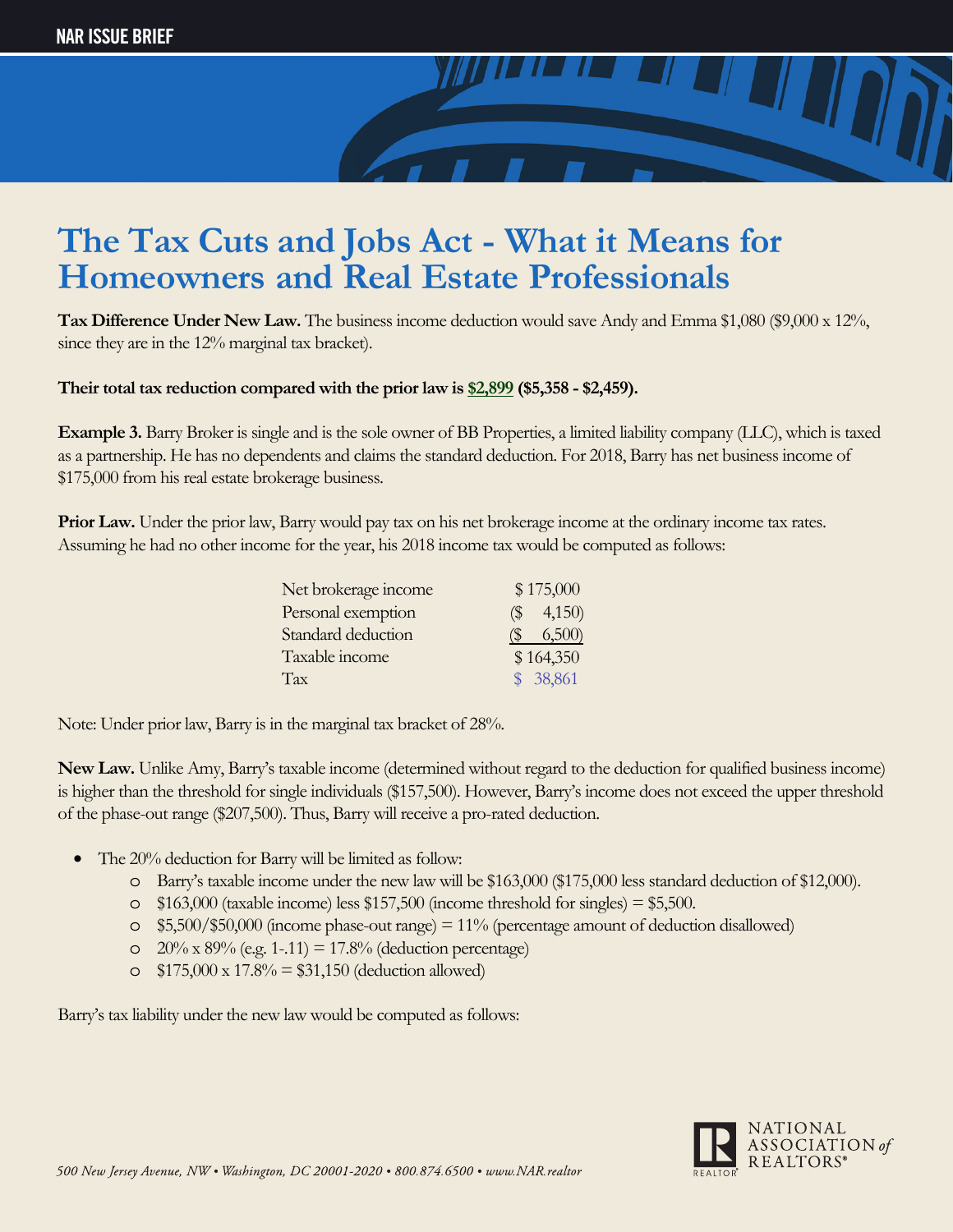

| Net brokerage income      | \$175,000     |
|---------------------------|---------------|
| Business income deduction | $(\$ 31,150)$ |
| Standard deduction        | $(\$ 12,000)$ |
| Taxable income            | \$131,850     |
| Tax                       | \$25,934      |

**Tax Difference Under New Law:** Barry's business income deduction would save him \$7,476 (\$31,150 x 24%) in taxes, as he is in the marginal tax bracket of 24%.

#### **His total tax reduction compared with current law is \$12,927 (\$38,861 - \$25,934).**

**Example 4.** Bobbie Broker owns 100% of a successful real estate brokerage called Bobbie's Realty, which operates as a limited liability company (LLC). She is married to Emil Employee, who is a senior VP at a manufacturing company. For 2018, Bobbie has net business income of \$175,000 from her business, while Emil earns a salary of \$270,000. Bobbie and Emil have no dependents and claim itemized deductions of \$28,000 from state taxes, mortgage interest, and charitable contributions.

**Prior Law.** Under the prior law, Bobbie and Emil would pay tax on her net brokerage income and his salary income at the ordinary income tax rates. Assuming they had no other income for the year, their 2018 income tax would be computed as follows:

| Net brokerage income               | \$175,000   |
|------------------------------------|-------------|
| Salary income                      | \$270,000   |
| Personal exemptions <sup>[8]</sup> | $\$ -0 - )$ |
| Itemized deductions <sup>[9]</sup> | (\$24,250)  |
| Taxable income                     | \$420,750   |
| Tax                                | \$113,573   |

Note: Under prior law, Bobbie and Emil are in the marginal tax bracket of 33%.

\_\_\_\_\_\_\_\_\_\_\_\_\_\_\_\_\_\_\_\_\_\_

<sup>[9]</sup> At this income level, Bobbie and Emil's itemized deductions are reduced by 3% of the excess of their AGI (\$445,000) over the 2018 phaseout threshold of \$320,000, or by \$3,750. \$28,000 - \$3,750 = \$24,250.



<sup>[8]</sup> At this income level, Bobbie and Emil's personal exemptions would be phased out.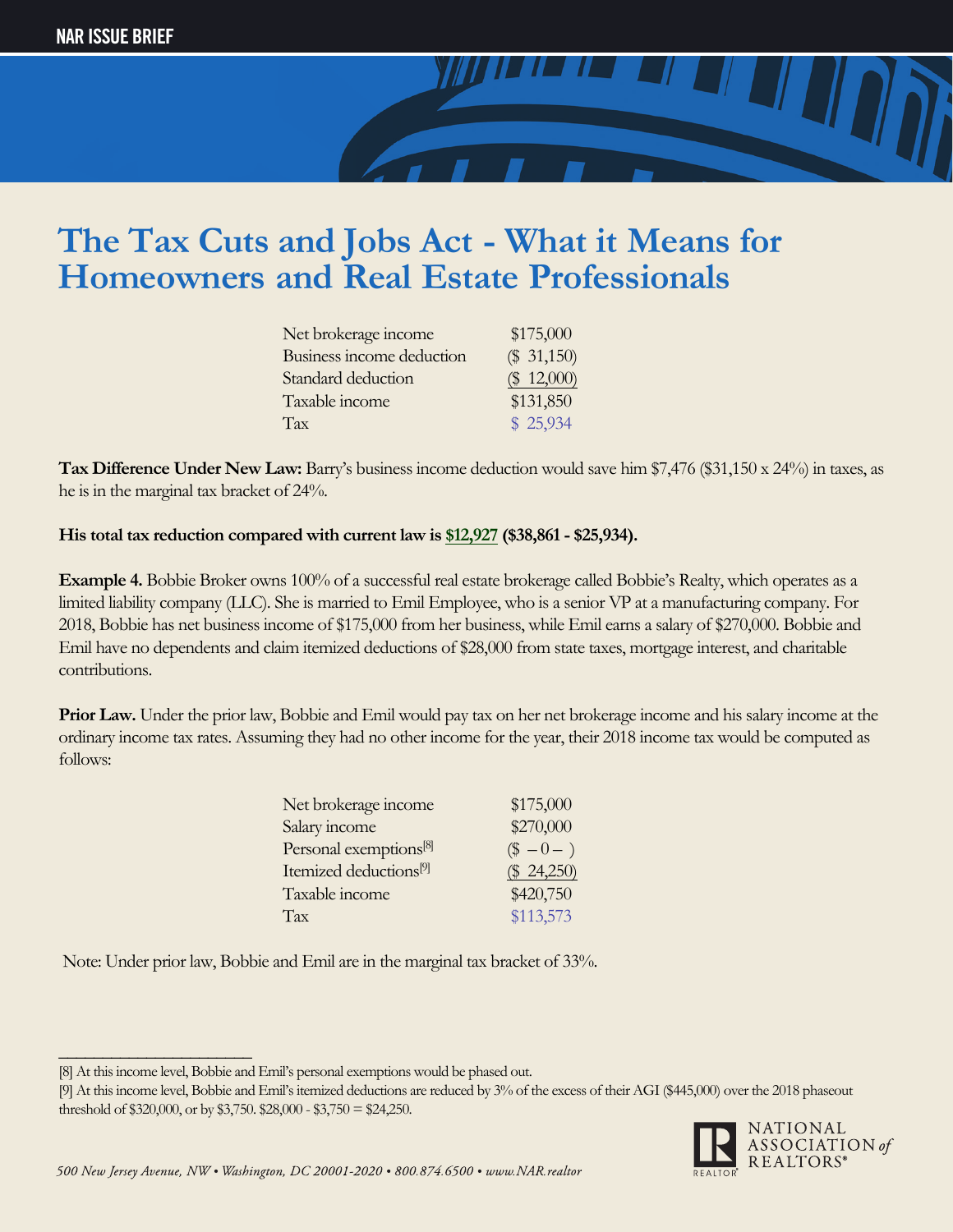

**New Law.** Bobbie and Emil's taxable income (determined without regard to the deduction for qualified business income) is higher than the threshold for married couples filing a joint return (\$315,000). Their taxable income is also higher than the upper phase-out threshold of \$415,000. Therefore, since Bobbie's brokerage income is considered all personal services income, she and Emil will receive no business income deduction.

Bobbie and Emil's tax liability under the new law would be computed as follows:

| Net brokerage income                | \$175,000     |
|-------------------------------------|---------------|
| Salary income                       | \$270,000     |
| Business income deduction           | $\$ -0 - )$   |
| Itemized deductions <sup>[10]</sup> | $(\$ 28,000)$ |
| Taxable income                      | \$417,000     |
| Tax                                 | \$97,329      |

#### **Tax Difference Under New Law:**

\_\_\_\_\_\_\_\_\_\_\_\_\_\_\_\_\_\_\_

#### **Their total tax reduction compared with current law is \$16,244 (\$113,573 - \$97,329).**

**Example 5.** David Developer is a successful real estate developer, and is married to Valerie Volunteer. For 2018, David earned net income of \$370,000 from his solely-owned S corporation, Davco, after paying himself a salary of \$80,000 and W-2 wages to a full-time assistant totaling \$50,000. In addition, Davco owns the office building where it does business, which is worth \$300,000 (net of the land value), and the business also has other depreciable assets that originally cost \$50,000. Valerie earns no income and she and David have no dependents. Their itemized deductions total \$35,000.<sup>[11]</sup>

**Prior Law.** Under the prior law, David would pay tax on his net income passed through from Davco, as well as on his Davco salary, at the ordinary income tax rates. His and Valerie's 2018 income tax under the prior law would be computed as follows:



<sup>[10]</sup> The new law repeals the itemized deduction phaseout (so-called "Pease" provision).

<sup>[11]</sup> These are made up of mortgage interest, state and local taxes, and charitable contributions.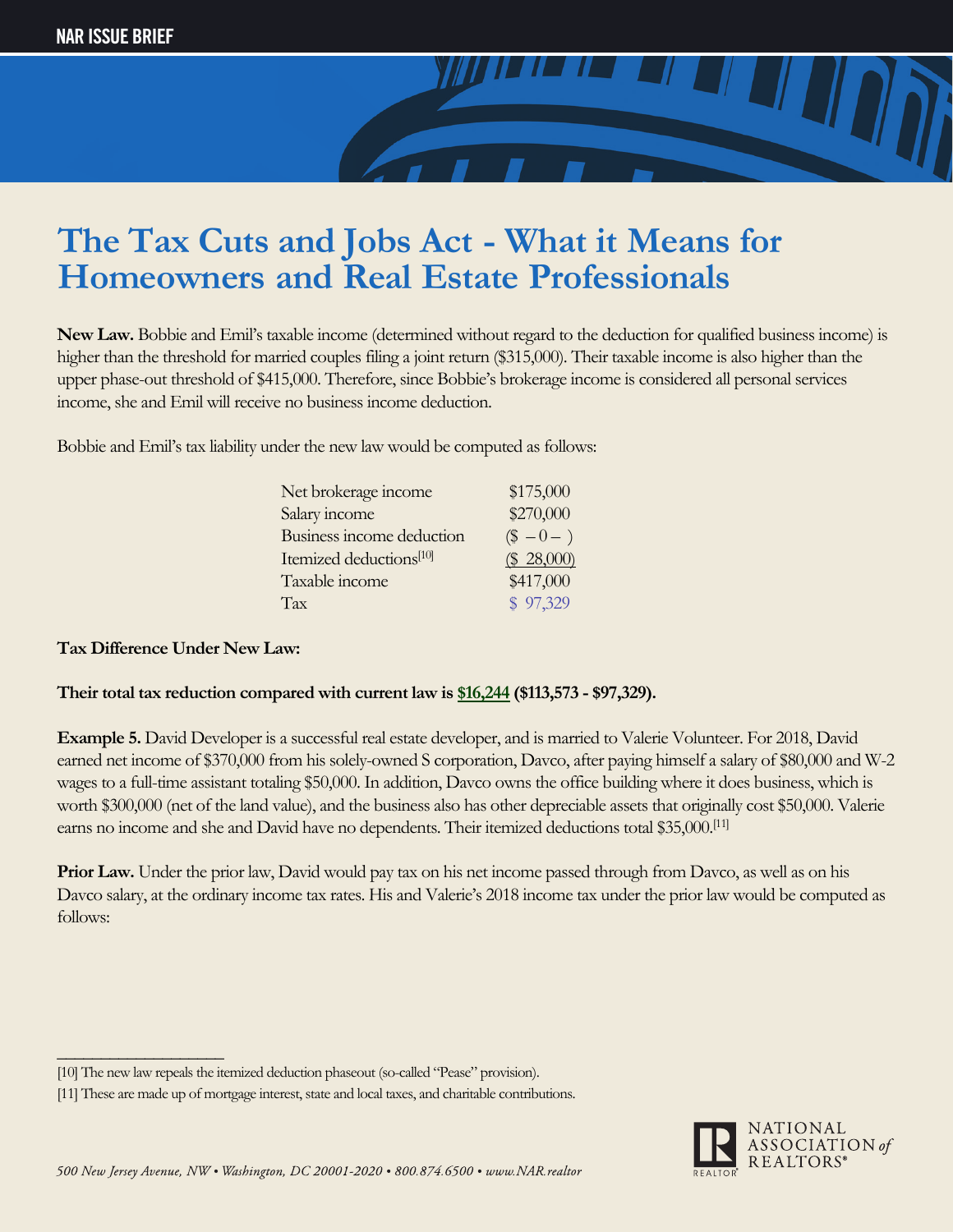

| Salary from Davco                   | \$80,000    |
|-------------------------------------|-------------|
| Net income passed through           | \$370,000   |
| Personal exemptions <sup>[12]</sup> | $\$ -0 - )$ |
| Itemized deductions <sup>[13]</sup> | \$31,100    |
| Taxable income                      | \$418,900   |
| Tax                                 | \$112,963   |

Note: Under prior law, David and his spouse are in the marginal tax bracket of 33%.

**New Law.** As with Barry Broker, David and Valerie's taxable income (determined without regard to the deduction for qualified business income) is higher than the threshold. For married couples filing jointly, this threshold is \$315,000. Also, like Barry, David and Valerie are above the phase-out level of \$415,000, so they cannot qualify for the unrestricted 20% business income deduction. However, assuming David's income is not personal services income, it may qualify for the wage and capital limit exception. This exception limits the deduction based on the greater of (1) 50% of the W-2 wages paid by the business, or (2) the total of 25% of the W-2 wages paid by the business plus 2.5% of the cost basis of the tangible depreciable property of the business at the end of the year.

- The deduction for David would be computed as follows:
	- $\degree$  50% of wages paid = \$65,000 (\$130,000 x 50%), or
	- o (2) 25% of wages paid = \$32,500 (\$130,000 x 25%) plus \$8,750 (2.5% x \$350,000) = \$41,250
	- $\circ$  The unlimited deduction would be 20% of net income passed through = \$74,000 (\$370,000 x 20%). Since the greater of the two limitations is \$65,000, Denny's business income deduction would be limited to \$65,000.

David and Valerie's tax liability under the new law would be computed as follows:

| Salary from Davco                     | \$80,000  |
|---------------------------------------|-----------|
| Net income passed through             | \$370,000 |
| Business income deduction (see above) | \$65,000  |
| Itemized deductions <sup>[14]</sup>   | \$35,000  |
| Taxable income                        | \$350,000 |
| Tax                                   | \$75,379  |

<sup>[</sup>12] At this income level, David and Valerie's personal exemptions would be phased out.

\_\_\_\_\_\_\_\_\_\_\_\_\_\_\_\_\_\_\_\_\_



<sup>[13]</sup> At this income level, David and Valerie's itemized deductions are reduced by 3% of the excess of their AGI (\$450,000) over the 2018 phaseout threshold of \$320,000, or by \$3,900. \$35,000 - \$3,900 = \$31,100.

<sup>[14]</sup> The new law repeals the itemized deduction phaseout (so-called "Pease" provision).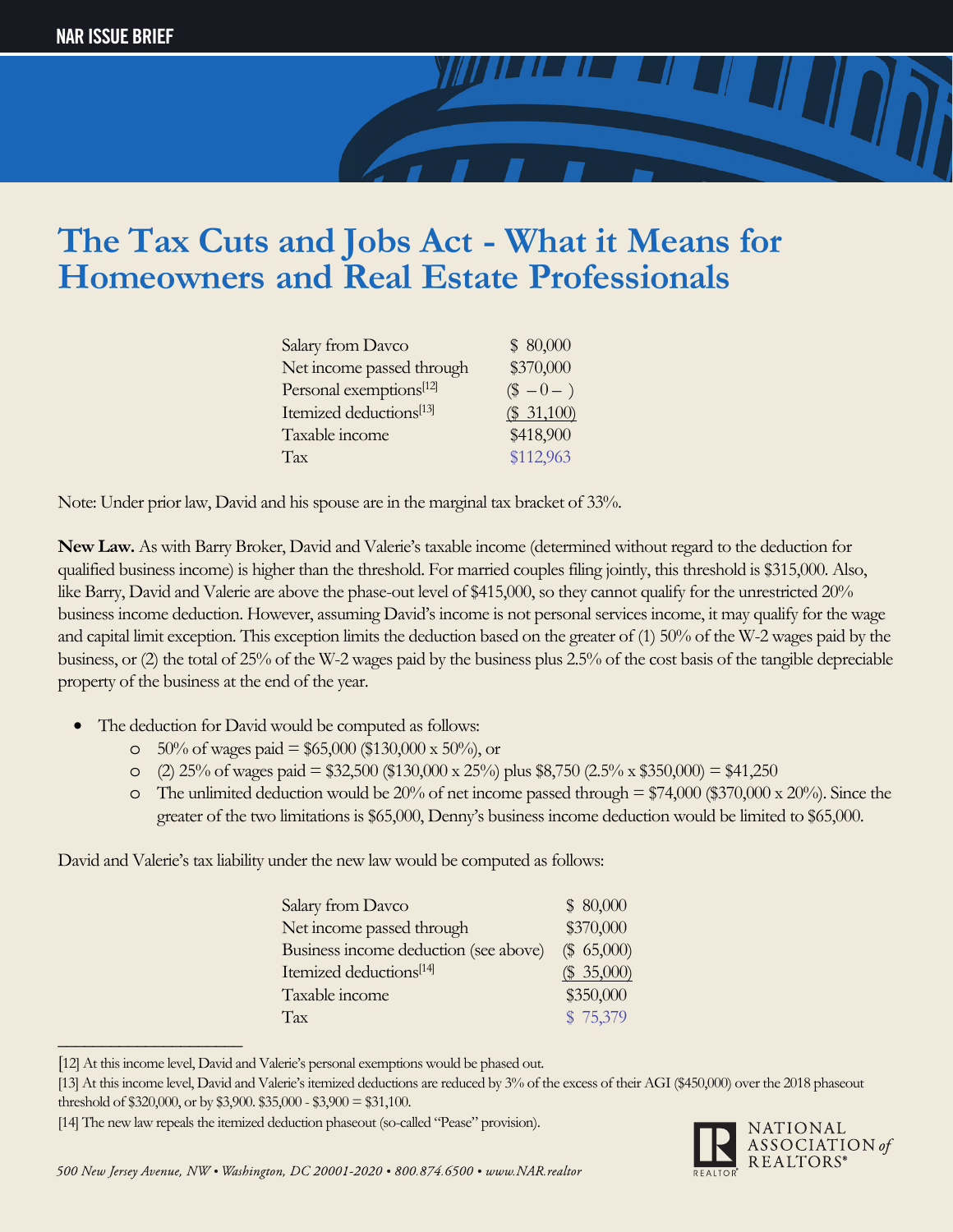

**Tax Difference Under New Law:** David's business income deduction would save him and Valerie almost \$20,800 in taxes, as he is in the marginal tax bracket of 32% (\$65,000 x 32%).

**Their total tax reduction compared with current law is \$37,584 (\$112,963 - \$75,379).**

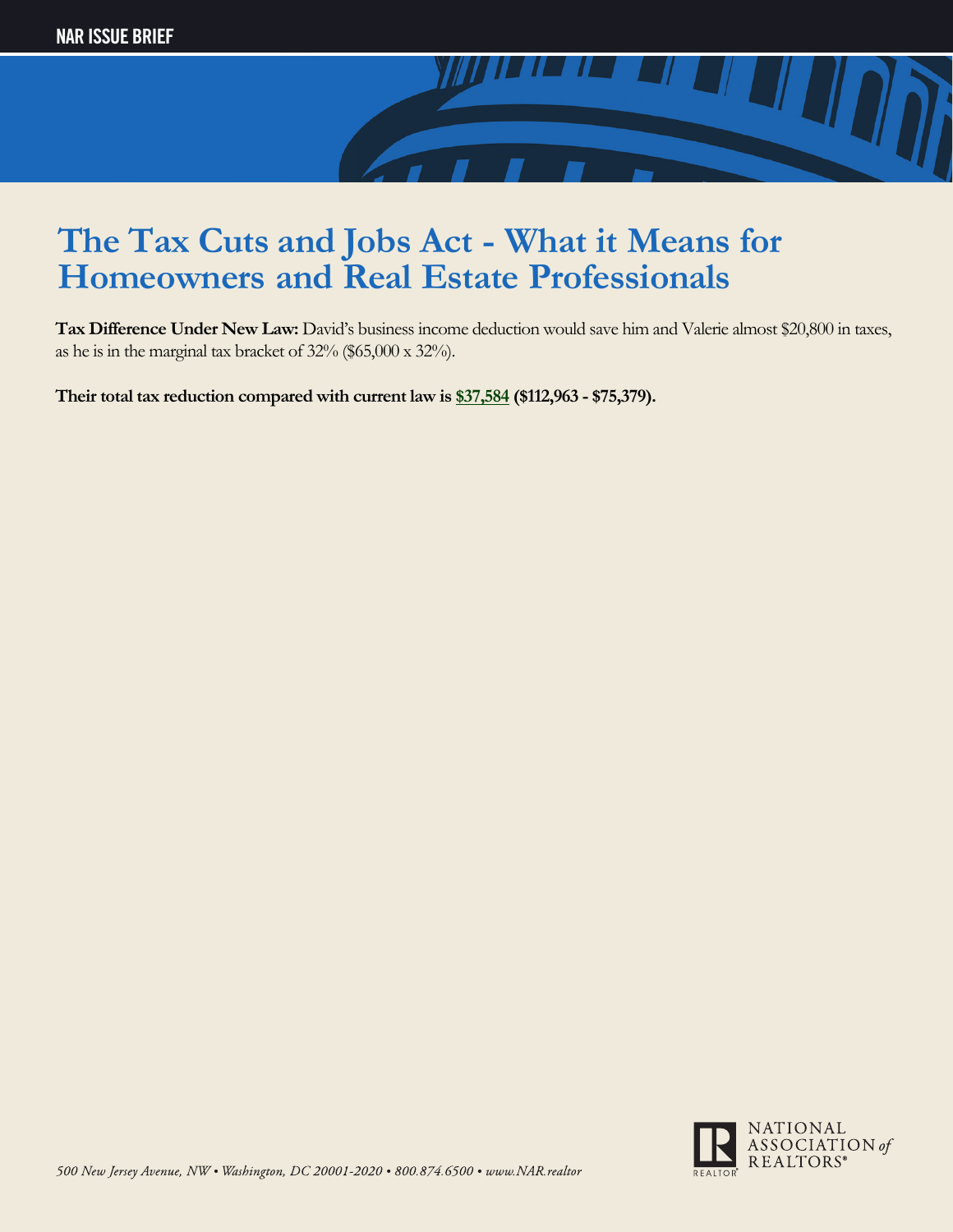

### **Appendix 2 – Examples of How The New Law Will Affect the Tax Incentives of Owning a Home**

**Example 1** - First-Time Homebuyer. To illustrate how the changes to the standard deduction, repeal of personal exemptions, mortgage interest and state and local taxes might affect a first-time homebuyer, consider the example of Barbara Buyer. Barbara, an accountant making \$58,000 per year, is single and currently rents an apartment. She also pays state income tax of \$2,900 and makes charitable contributions of \$2,088, but the total of these is lower than the standard deduction, so she claims the standard.

Barbara's tax liability for 2018 under the **prior law** is as follows:

| Salary income      | \$58,000  |
|--------------------|-----------|
| Standard deduction | (\$, 500) |
| Personal exemption | (\$4,150) |
| Taxable income     | \$47,350  |
| Tax                | \$7,491   |
|                    |           |

Under the **new law**, Barbara would get a tax cut, computed as follows:

| Salary income      | \$58,000     |
|--------------------|--------------|
| Standard deduction | (\$12,000)   |
| Personal exemption | $($ - 0 - )$ |
| Taxable income     | \$46,000     |
| Tax                | \$6,060      |

**Tax Difference Under New Law.** Even though Barbara would not get the benefit of the personal exemption under the new law, her higher standard deduction would more than make up for the loss. In addition, the lower tax rates of the new law would help deliver the total tax cut of \$1,431 (\$7,491 - \$6,060) as compared with the prior law.

However, let's take a look at what happens to Barbara if she were to purchase the condo that she likes costing \$205,000. She takes out a 30-year fixed rate mortgage at 4% interest, putting down 3.5%. Assuming she buys early in 2018, her first-year mortgage interest would total \$7,856 and she would pay real property taxes of \$2,050.

As a first-time homeowner, her tax liability under the **prior law** would be computed as follows:

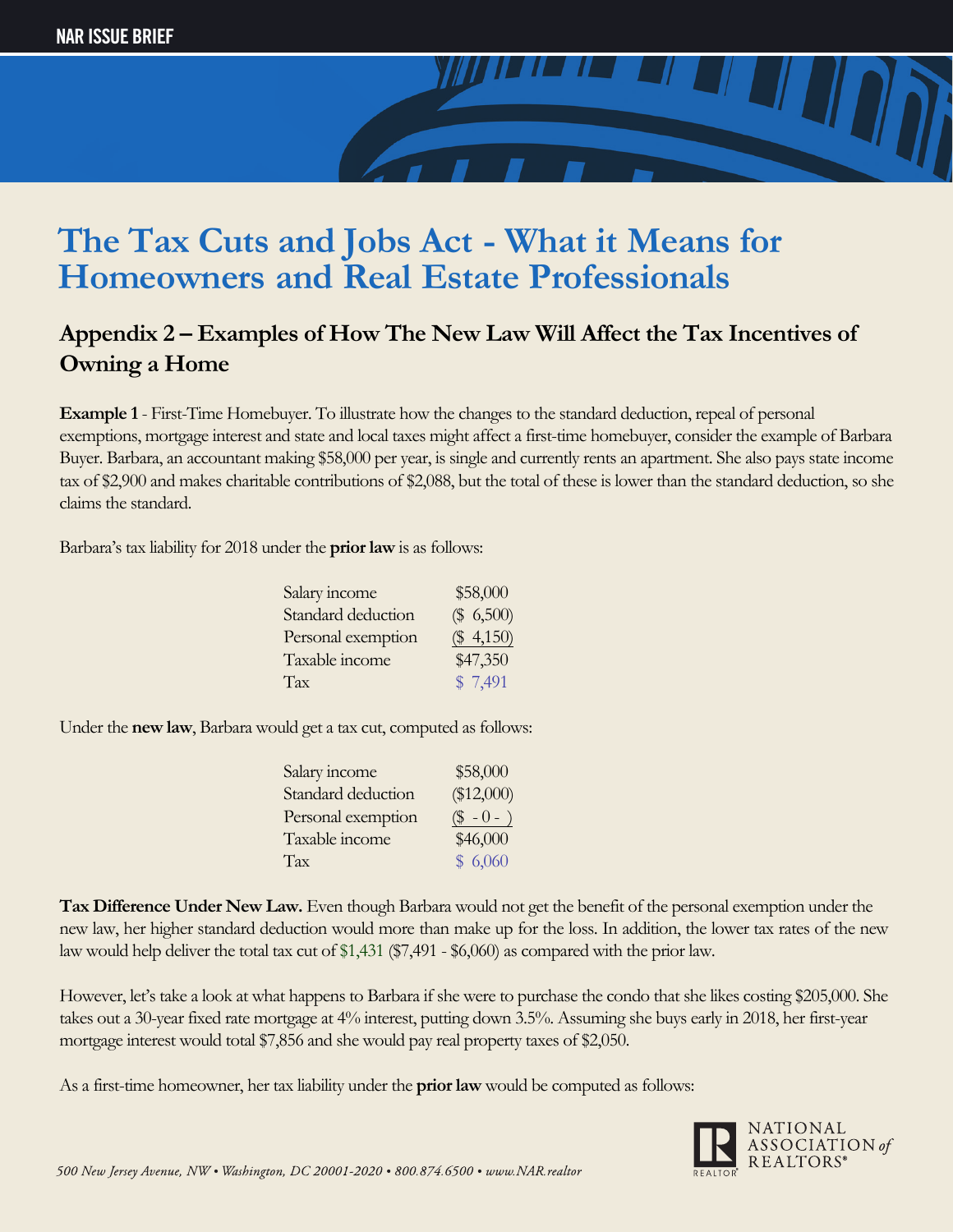

| Salary income                                     |         | \$58,000   |  |
|---------------------------------------------------|---------|------------|--|
| Mortgage interest                                 | \$7,856 |            |  |
| Real property tax $(1\%)$                         | \$2,050 |            |  |
| State income tax $(5\%)$                          | \$2,900 |            |  |
| Charitable contributions (3.6% of income) \$2,088 |         |            |  |
| Total itemized deductions                         |         | (\$14,894) |  |
| Personal exemption                                |         | (\$4,150)  |  |
| Taxable income                                    |         | \$38,956   |  |
| Tax                                               |         | \$5,393    |  |

**Note.** Under the prior law, Barbara would lower her tax liability for 2018 by \$2,098 (\$7,491 - \$5,393) by purchasing the condo. This is the financial effect of the prior law's tax benefits of buying a home. This amount effectively lowers her monthly mortgage payment by \$175 per month.

Now, let's take a look at what her tax situation would be under the **new law** as a first-time homebuyer:

| \$58,000                                                     |
|--------------------------------------------------------------|
| \$7,856                                                      |
| \$2,050                                                      |
| \$2,900                                                      |
| Charitable contributions $(3.6\% \text{ of income})$ \$2,088 |
| (\$14,894)                                                   |
| $($ - 0 - )$                                                 |
| \$43,106                                                     |
| \$5,423                                                      |
|                                                              |

**Tax Difference Under New Law.** Even though Barbara would still be able to claim all of her itemized deductions under the new law, she would lose the benefit of her personal exemption. This would mean that her taxes would actually go up under the new law by \$30 (\$5,393 - \$5,423). But far worse, look at the tax differential between renting and owning a home. This difference, which was \$2,098 under the prior law, has now shrunk to just \$637 (\$6,060 - \$5,423), or \$53 per month. In other words, under the prior law, Barbara was given a strong incentive to move into the ranks of those who own their home. The new law still offers her an incentive, but it is a shadow of what it was, and is unlikely to be very compelling.

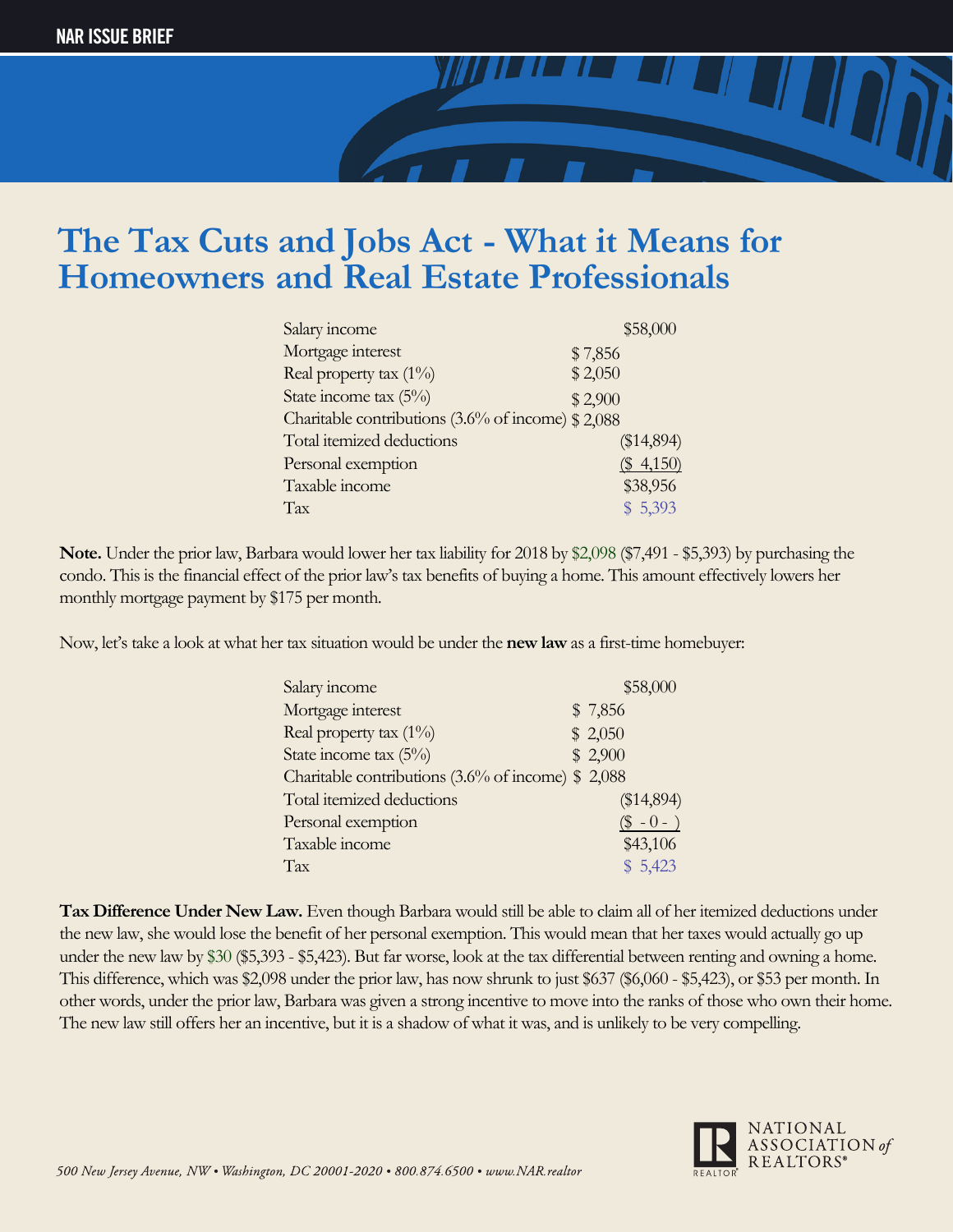**Example 2 - Middle-Income Family of Five:**

To illustrate how the changes to the standard deduction, repeal of personal exemptions, mortgage interest and state and local tax deductions, and increase in the child credit might affect middle-income family of five, consider the example of Steve and Melinda. Steve is a store manager making \$55,000 per year, while Melinda is a school principal, earning \$65,000. They have three children, ages 17, 14, and 9. Steve and Melinda recently relocated from another city, and while they are getting to know their new community, they are leasing a home. But they would like to purchase as soon as they identify which area is the best fit for their family. As renters, they pay state income tax on their salaries, totaling \$6,000, and also make some charitable contributions equaling \$3,120. Since these itemized deductions do not reach the level of the standard deduction, they do not itemize, but they expect to do so when they purchase their home.

Here is a look at Steve and Melinda's tax liability for 2018, computed under the **prior law:**

| Salary income                                        | \$120,000     |
|------------------------------------------------------|---------------|
| Standard deduction                                   | \$13,000      |
| Personal exemptions (5 x \$4,150)                    | $(\$ 20,750)$ |
| Taxable income                                       | \$86,250      |
| Tax before credits                                   | \$12,870      |
| Child tax credits (2 x \$1,000 less \$500 phase-out) | $(\$ 1,500)$  |
| Net Tax                                              | \$11,370      |

Under the **new law**, Steve and Melinda, as renters, would get a tax cut, computed as follows:

| Salary income                         | \$120,000     |
|---------------------------------------|---------------|
| Standard deduction                    | $(\$ 24,000)$ |
| Personal exemption                    | $(S - 0 -$    |
| Taxable income                        | \$96,000      |
| Tax before credits                    | \$12,999      |
| Child tax credits $(2 \times $2,000)$ | 4,000<br>(\$  |
| Net Tax                               | 8,999         |

**Tax Difference Under New Law As Renters.** Steve and Melinda lose the big benefit of the personal and dependency exemptions for the two adults and three children. And the increase in the standard deduction is not enough to make up for this loss. However, the big increase in the child credit for the two younger children and the lower tax rate are enough to deliver them a tax cut of \$2,371 (\$11,370 - \$8,999) as compared with the prior law.

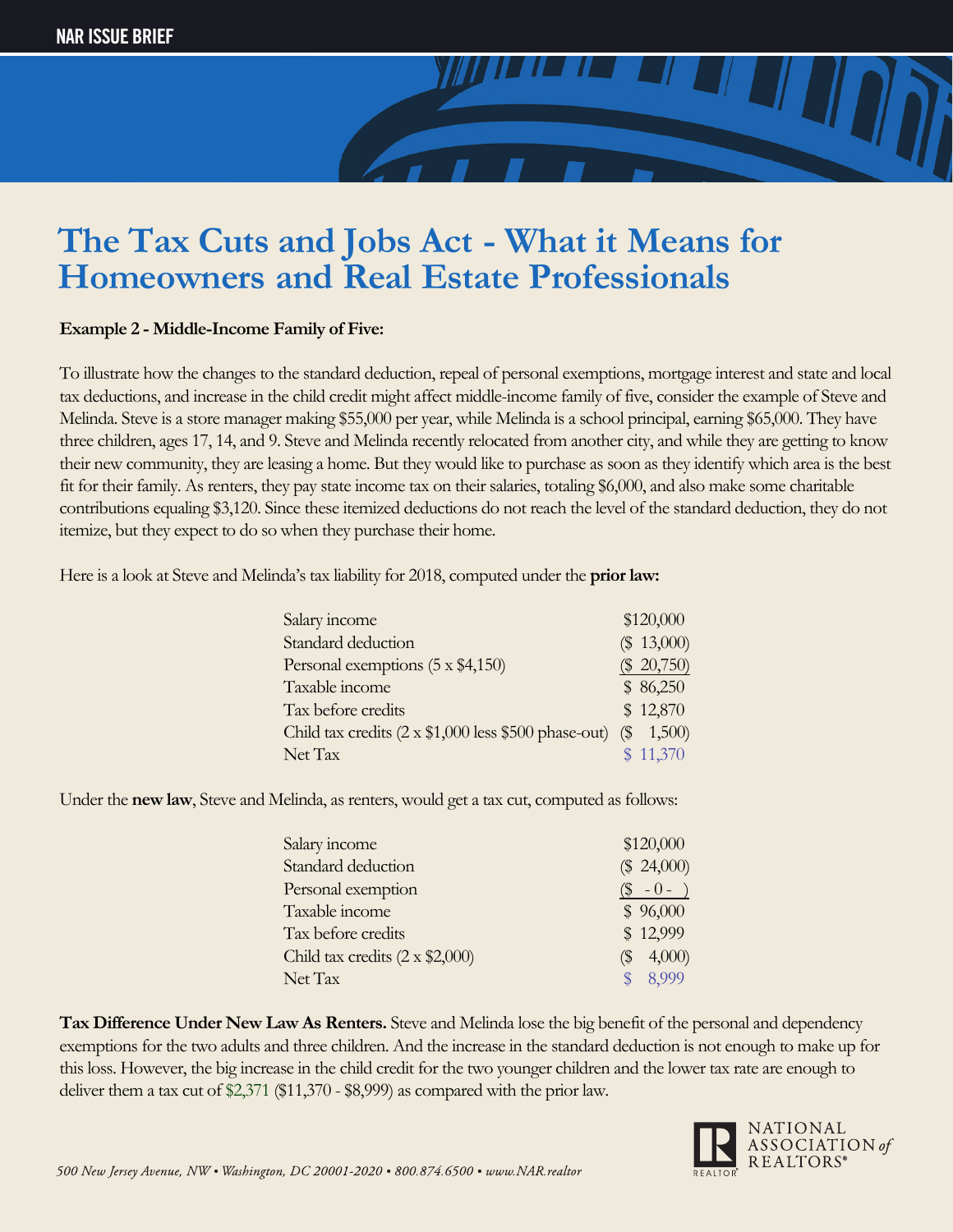

Let's now consider how Steve and Melinda's tax situation changes if they were homeowners, rather than renters. Assume they find an ideal home in a nice neighborhood that costs \$425,000, and after offering a 10% down payment, Steve and Melinda take out a 30-year fixed mortgage at a 4% rate. Let's say that their real property tax for the year totals \$4,250, which is just 1% of the home's value.

Here is how their 2018 tax liability would be computed as homeowners, under the prior law:

| Salary income                                        |                                                | \$120,000     |
|------------------------------------------------------|------------------------------------------------|---------------|
| Mortgage interest                                    |                                                | 15,189        |
| Real property tax $(1\%)$                            | \$                                             | 4,250         |
| State income tax $(5\%)$                             | S                                              | 6,000         |
| Charitable contributions (2.6% of income)            | \$                                             | 3,120         |
| Total itemized deductions                            |                                                | $(\$ 28,559)$ |
| Personal exemptions (5 x \$4,150)                    |                                                | $(\$ 20,750)$ |
| Taxable income                                       |                                                | \$70,691      |
| Tax before credits                                   |                                                | 9,651         |
| Child tax credits (2 x \$1,000 less \$500 phase-out) | $\left(\frac{\mathcal{L}}{\mathcal{L}}\right)$ | 1,500         |
| Net Tax                                              |                                                | 8,151         |

Note. Under the prior law, Steve and Melinda would lower their tax liability for 2018 by \$3,219 (\$11,370 - \$8,151) by purchasing their home instead of renting. This is the financial effect of the prior law's tax benefits of buying a home. This amount effectively lowers their monthly mortgage payment by over \$268 per month.

Now, let's take a look at what her tax situation would be under the new law as a home-owning family instead of renters:

| Salary income                                      |     | \$120,000     |
|----------------------------------------------------|-----|---------------|
| Mortgage interest                                  | \$  | 15,189        |
| Real property tax (1%)                             | \$  | 4,250         |
| State income tax $(5\%)$ (limited by \$10,000 cap) |     | \$5,750       |
| Charitable contributions (2.6% of income)          | \$  | 3,120         |
| Total itemized deductions                          |     | $(\$ 28,309)$ |
| Personal exemptions                                |     | $(\$ -0 - )$  |
| Taxable income                                     |     | \$91,691      |
| Tax before credits                                 |     | \$12,051      |
| Child tax credits $(2 \times $2,000)$              | (\$ | 4,000         |
| Net Tax                                            |     | 8,051         |